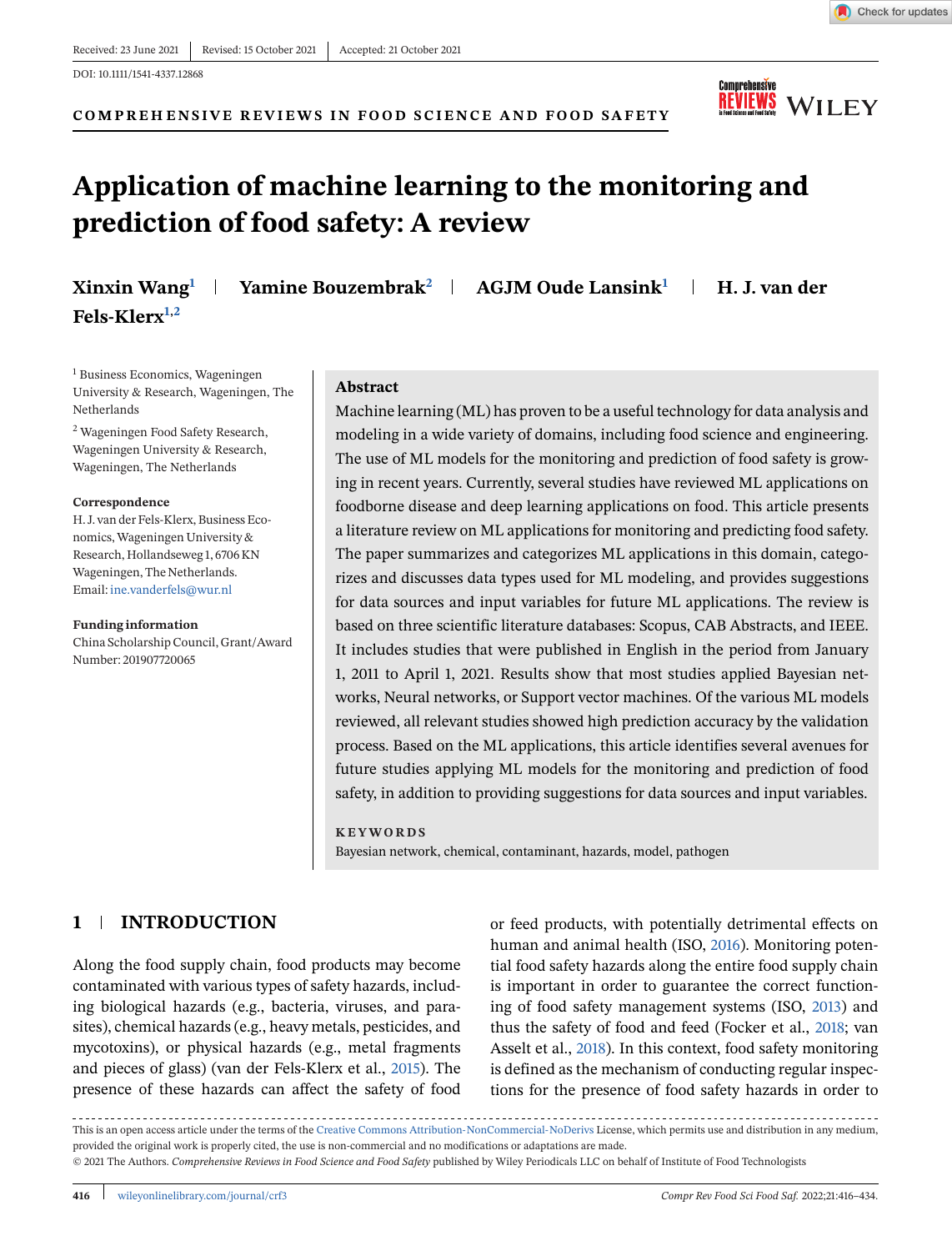verify that procedures are being executed correctly and that food safety regulations are being followed properly. A monitoring plan that describes what will be monitored (including which food products and which food safety hazards) and how this will be done (including how many samples will be collected and how they will be prepared and analyzed) is essential to the implementation of food safety monitoring. Food safety prediction here is defined as a model-based process that seeks to predict future food safety events or outcomes by analyzing patterns from historical food safety and other related data. The process of setting up food safety monitoring plans, and particularly the parts relating to identifying the products and hazards that should be assessed, could benefit from early warning and predictive modeling approaches (Geng et al., [2017;](#page-15-0) Liu et al., [2010\)](#page-16-0). Such approaches can make use of historically collected monitoring data, as well as previous experiences and other available information, and use these to provide an assessment on the food safety hazards and/or products that should be prioritized for monitoring, as well as on when and where monitoring should be performed along the food supply chain. Combining various types of information and using these in prediction approaches could improve the quality and cost-effectiveness of monitoring and the reliability of prediction of food safety hazards. The White Paper on Food Safety published by the European Commission [\(2000a\)](#page-15-0) states that the integration of data sources on food safety and the analysis of such data are the two guiding principles for comprehensive and effective food safety monitoring.

Machine learning (ML) is a relatively new method that has been proven to be capable of combining various types of data, including structured data and unstructured data<sup>1</sup> (Géron, [2019\)](#page-15-0), in this case relating to the presence of food safety hazards to make predictions about food safety. With ML, computers are programmed to "learn" from input data available to them. Learning is the process (based on a learning algorithm) of converting the input of experience (e.g., historical data) into the output of expertise (e.g., classification and prediction) (Alpaydin, [2010;](#page-14-0) Murphy, [2012;](#page-17-0) Shalev-Shwartz & Ben-David, [2014\)](#page-17-0). ML models for purposes of monitoring and predicting food safety have been used in several studies (Bouzembrak et al., [2018;](#page-15-0) Geng et al., [2017;](#page-15-0) Liu et al., [2018\)](#page-16-0), demonstrating ML modeling is a promising tool for addressing the task of food safety monitoring and prediction.

Although the use of ML models can assist the tasks of monitoring and predicting food safety, they are not widely applied within this context. Important reasons include (1) the very recent and rapid development of ML methods;

(2) the dispersion of data relating to food safety across the domains of food, health, and agriculture, as well as other domains that are less directly related to food safety, which complicates the selection of data sources (Marvin, Bouzembrak, Janssen et al., [2017\)](#page-16-0); (3) the difficulty of determining which variables can be linked together for ML modeling in order to achieve satisfactory results; and (4) food safety records are still not digitized in many cases making it difficult to use such records for ML. Several reviews are available on ML applications to food safety. A recent overview presents emerging ML applications in food safety mainly focusing on foodborne<sup>2</sup> pathogens and foodborne disease (Deng et al., [2021\)](#page-15-0). Other reviews present deep learning applications in food (Zhou et al., [2019\)](#page-18-0), ML techniques using text mining for food science and nutrition (Tao et al., [2020\)](#page-17-0), and ML applications on tracing the source of foodborne disease (Wheeler, [2019\)](#page-18-0). Finally, one review focuses on data derived from nonde-structive<sup>3</sup> food analytical techniques (Ropodi et al., [2016\)](#page-17-0). However, an overview of ML applications in monitoring and prediction of food safety is not yet available.

To facilitate the application of ML within the context of food safety monitoring and prediction, and to provide insight for future studies, this article presents a literature review aimed to retrieve relevant ML applications to food safety, to categorize and summarize ML applications in this domain, to categorize and discuss data types used for ML modeling, and to provide suggestions for data sources and input variables for ML modeling. This review provides a starting point for future studies that wish to apply ML to food safety monitoring and prediction.

# **2 MATERIALS AND METHODS**

# **2.1 Literature search**

The literature search focused on studies applying ML models within the context of food safety monitoring and prediction. A systematic literature review was performed according to the guidance of systematic reviews developed by the European Food Safety Authority [\(2010\)](#page-15-0). The review focused on peer-reviewed publications published in English in the period from January 1, 2011 to April 1, 2021. Three different electronic databases were used to collect the relevant publications from the scientific literature: Scopus, CAB Abstracts, and IEEE. These databases were selected to provide a sufficiently large initial sample of relevant articles. The type of publication was restricted to

 $1$ The definitions of structured data, unstructured data, and ML algorithms are explained in Section [3.](#page-2-0)

<sup>2</sup> Foodborne: caused by contaminants, such as toxic substances or pathogenic microorganisms, in food.

<sup>&</sup>lt;sup>3</sup> Nondestructive: technique that does not involve the removal of a sample.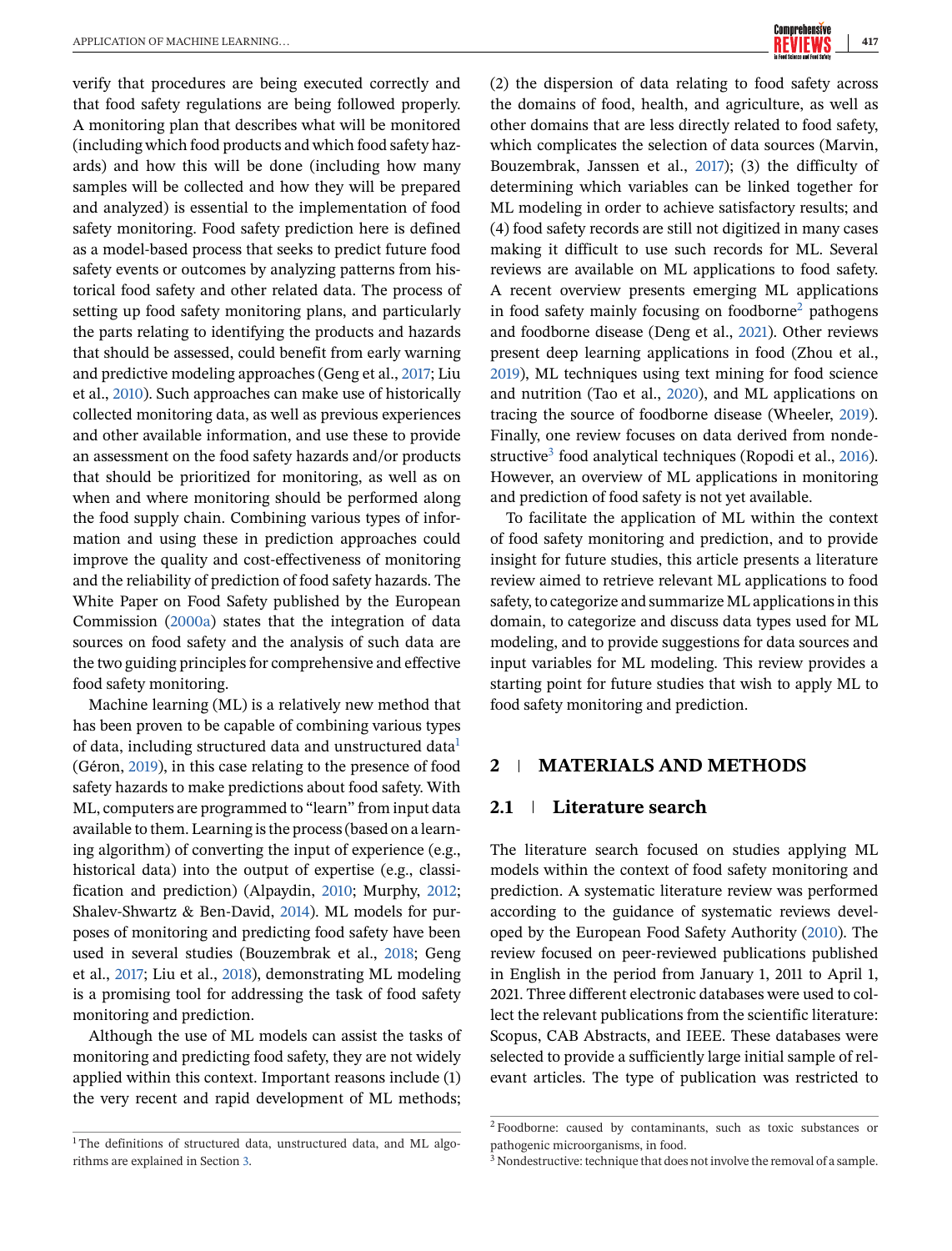<span id="page-2-0"></span>published peer-reviewed primary research articles from journals with an ISI impact factor. The database search was performed in April 2021. Search strings and selection criteria were predefined and adjusted during the search, when necessary.

# 2.1.1 Search criteria and search strings

The search focused on studies on ML model applications in food safety monitoring and food safety prediction. A combination of search terms was applied to the title, keywords, and abstract of the publications. The search strings include subclasses for the various types of ML models: "machine learning" or "artificial intelligence" or "deep learning" or "supervised learning" or "decision tree" or "random forest" or "naive bayes" or "bayesian network" or "bayesian belief network" or "support vector machine" or "ensemble method" or "ensemble learning" or "boosting" or "gradient boost" or "bagging" or "k-nearest neighbor" or "neural network" or "unsupervised learning" or "principal component analysis" or "k-means" or "association rule" or "clustering method" or "association rule learning" or "semi-supervised learning" or "reinforcement learning" or "q-learning" or "temporal difference" (Ru et al., [2017\)](#page-17-0). The general term "food safety" was included in the search strings, even though the focus of the study was monitoring and predicting food safety hazards/risks. This was due to the difficulty of clearly defining the search strings relating to these specific aspects of food safety while not excluding too many relevant articles. The use of more general terms yielded a larger set of references, which were then screened for relevance to the topic of the study in the next step.

# 2.1.2 Search process

The selected relevant references were collected and stored in an Endnote file, which was used as a working database for storing the initially retrieved set of references and for sorting the included and excluded references based on the application of the aforementioned selection criteria. References retrieved from the various databases were combined and subsequently screened in the following steps: (a) duplicate references were removed; (b) both relevant references and "possibly relevant" references were selected and nonrelevant references excluded—based on reading the title, keywords, and abstract, using the selection criteria mentioned above; (c) the groups of relevant references and "possibly relevant" references were then further evaluated by reading the full texts, and those that met the selection criteria were retained. Following the suggestion of reviewers, several valuable articles suggested, not con-

taining the abovementioned search strings but relevant to our topic, were added. All studies meeting the selection criteria were retained and used in the present review.

# **2.2 Classification of the relevant publications**

The studies included in the final selection were classified into categories according to their field of application, type of data used, and type of ML model used.

# **3 RESULTS AND DISCUSSION**

# **3.1 Literature search**

The literature review process yielded a total of 1162 initial references, including 804 from Scopus, 299 from CAB Abstracts, and 59 from IEEE. From the initial set of references, 125 duplicate references (due to the use of three databases) were eliminated. Evaluation of the remaining 1037 references yielded 210 (possibly) relevant references (including relevant and possibly relevant articles). After reading the full text (or parts thereof) of these 210 articles, 114 references were selected as relevant and were used in the further analysis of this study.

# **3.2 Overview of studies**

An overview of the selected publications (numbers per year and per food safety hazard type) is presented in Figure [1.](#page-3-0) As can be seen from this figure, most articles have been published in the period 2017−2021 (until April 1, 2021), showing that the use of ML models for the monitoring and prediction of food safety has been growing rapidly in recent years. With regard to the type of food safety hazard studied, 36 of the included studies focus on biological hazards, 22 studies on chemical hazards, two studies on physical hazards, 16 studies on food fraud, and 38 studies on general or other aspects of food safety hazards.

Figure [2](#page-3-0) shows the classification structure of the relevant articles, with selected publications classified into four categories of application: 60 articles focused on prediction and monitoring of one or some specific food safety hazards, 38 articles focused on prediction and monitoring of food safety hazards and events in general, 16 articles focused on food fraud, and 10 articles focused on traceability of food safety hazard in general. Data types used were classified into two groups: 48 articles focused on structured data, and 66 articles focused on unstructured data. ML algorithms mostly used for analyzing structured data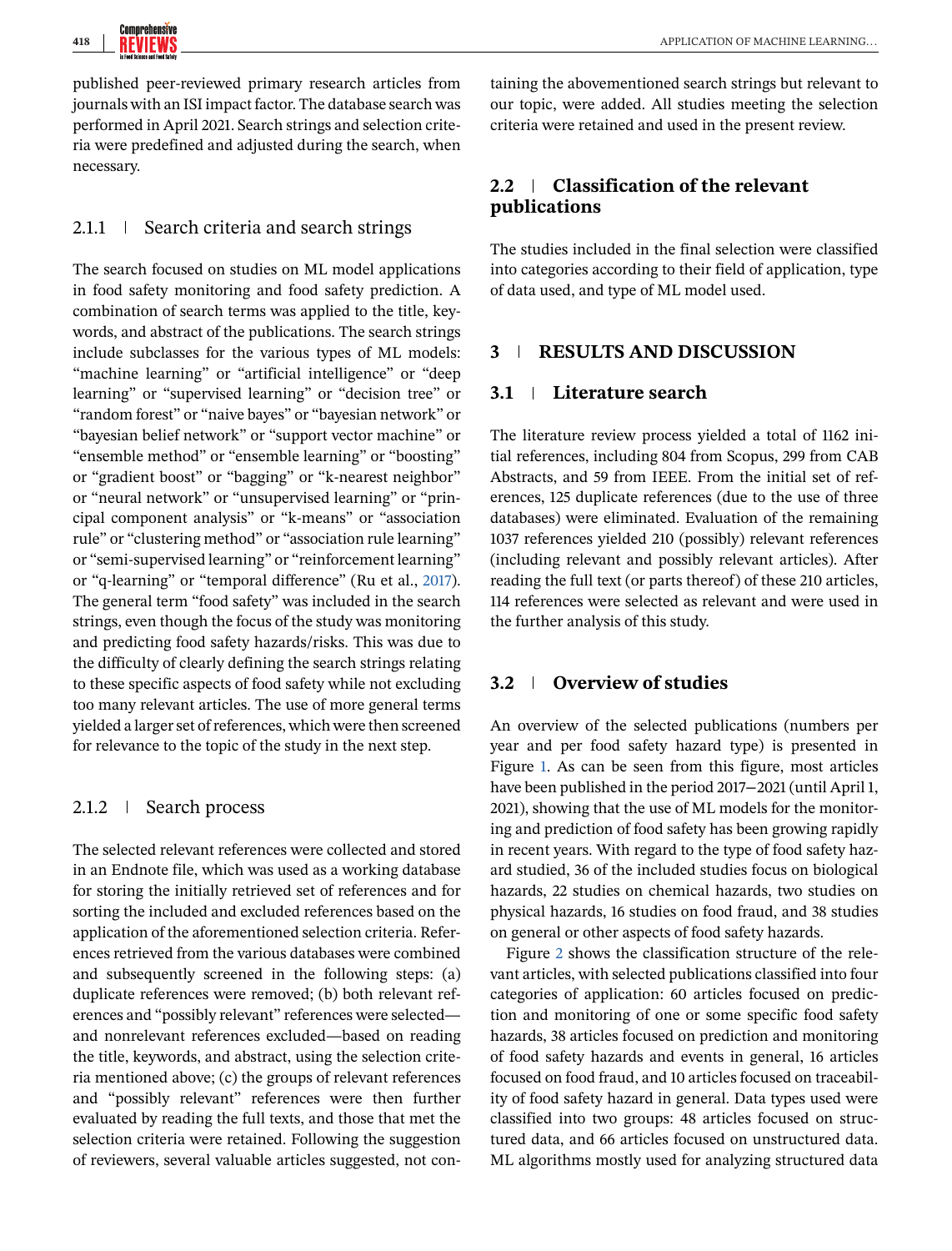<span id="page-3-0"></span>

**FIGURE 1** (a) Number of selected publications per year. (b) Number of selected publications per hazard category



**FIGURE 2** Classification structure of the relevant literature

Comprehensive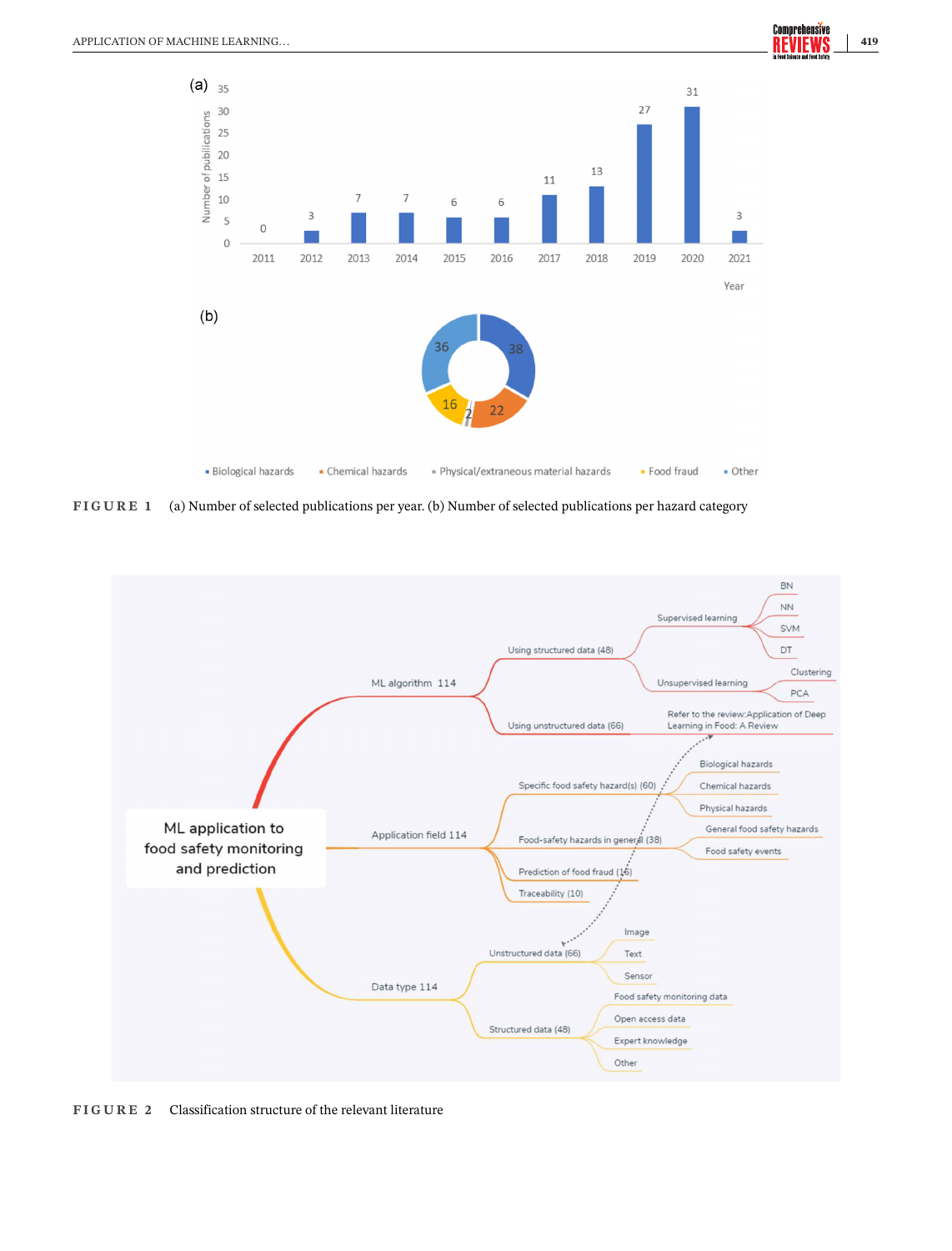

were Bayesian network (BN), Neural network (NN), Support vector machine (SVM), and Decision tree (DT). ML algorithms mainly used for analyzing unstructured data included various types of NN. In Sections 3.3–3.5, results of the evaluation and classification of the articles according to ML model type (Section 3.3), food safety application field (Section 3.4), and type of data (Section 3.5) are reported and discussed, along with examples for each classification category and the main practical significance of the studies.

# **3.3 Introduction of ML algorithms**

# 3.3.1 ML algorithms using unstructured data

The most frequently used ML algorithms to analyze unstructured data include various types of NN. For example, convolutional neural network (CNN) is used to analyze image data and recurrent neural network (RNN) is used to analyze text data. The ML algorithms used to analyze unstructured data related to food safety have recently been reviewed by Zhou et al. [\(2019\)](#page-18-0). The reader is referred to this review for detailed information.

## 3.3.2 ML algorithms using structured data

Of the ML models covered in our literature search, the relevant studies mostly apply four different basic ML models being BN, NN, SVM, and DT, as well as various combinations of these basic ML models (e.g., PCA combine with NN), ensemble model (e.g., random forest [RF]), or various derived model types (e.g., extreme learning machine [ELM]). This section provides a brief introduction to each of the four basic ML methods used in the selected publications. Examples from the publications retrieved are presented to provide an overview of the validation accuracy of the ML model.

#### *Bayesian network*

A BN model (including the Bayes classifier) (Bouzembrak & Marvin, [2016;](#page-15-0) Bouzembrak & Marvin, [2019;](#page-15-0) Bouzembrak et al., [2018;](#page-15-0) Liu et al., [2018;](#page-16-0) Marvin, Bouzembrak, Hendriksen, et al., [2017;](#page-16-0) Marvin et al., [2016;](#page-16-0) Sun et al., [2013\)](#page-17-0) is a graphic model containing nodes (with corresponding probability distributions) representing variables and directed arcs connecting the variables (with conditional distributions) (Nielsen & Jensen, [2009\)](#page-17-0). A conditional distribution is assigned between each node category and its parent nodes. The probability distribution of each node can be obtained from expert opinion, statistical models, empirical data, simulations, reports, or articles

(Buriticá & Tesfamariam, [2015\)](#page-15-0). A BN is able to describe the interactions between variables, in addition to quantifying and characterizing complex outcomes (Nielsen & Jensen, [2009\)](#page-17-0). It is a supervised model for both regression and classification problems, and it is easy to understand and capable of dealing with incomplete datasets. The structure of a BN model can be built according to expert opinion, and it can be supplemented with variables incorporating managerial decisions (Bouzembrak et al., [2018;](#page-15-0) Liu et al., [2018;](#page-16-0) Uusitalo, [2007\)](#page-17-0). Liu et al. [\(2018\)](#page-16-0) apply a BN model to predict the level of the mycotoxin deoxynivalenol (DON) in wheat in the Netherlands using an incomplete input dataset. The results indicate an accuracy level of 86% for the BN model. In an exploration of a BN modeling approach, Marvin et al. [\(2016\)](#page-16-0) apply expert knowledge to predict the occurrence of food fraud incidents. The level of model prediction accuracy was 91.5%. Results demonstrate how expert knowledge and quantitative historical data can be combined within a model to help risk managers to identify the factors that influence food fraud and to improve understanding concerning interrelationships between these factors. Bouzembrak et al. [\(2018\)](#page-15-0) develop a BN model to predict the most important food safety hazards and food products, with the aim of establishing a food safety monitoring program for herbs and spices. The prediction accuracy level, as assessed through model validation, exceeded 85%. The authors report that the BN model can be easily updated as new data becomes available, and it can be updated continuously by adding new variables to reflect new information.

#### *Neural network*

A NN model (Geng et al., [2017,](#page-15-0) [2019;](#page-15-0) Pham et al., [2005;](#page-17-0) Wang et al., [2017;](#page-18-0) Zhang et al., [2018\)](#page-18-0) is based on a directed graph model with edges and nodes. The nodes correspond to neurons, and edges correspond to links between nodes. As input, each neuron receives the weighted sum of the output of the neurons connected to its entry edges. All neurons join together to carry out complex computations through communication links (Shalev-Shwartz & Ben-David, [2014\)](#page-17-0). The output value of variables (nodes) for a new instance can be predicted according to the nonlinear combination of the values of several input variables and intermediary layers. NN, a supervised model for both regression and classification problems, is capable of dealing with incomplete datasets. It is characterized by the property of fault tolerance (i.e., corruption of one or more cells of NN does not prevent it from generating output). The NN model is regarded as a "black box," meaning that it is difficult to explain how and why it arrives at a given output (Chan et al., [2001;](#page-15-0) Paliwal & Kumar, [2009;](#page-17-0) Pan et al., [2008;](#page-17-0) Poddar et al., [2018\)](#page-17-0). Geng et al. [\(2017\)](#page-15-0) propose an analytic hierarchy process integrated extreme learning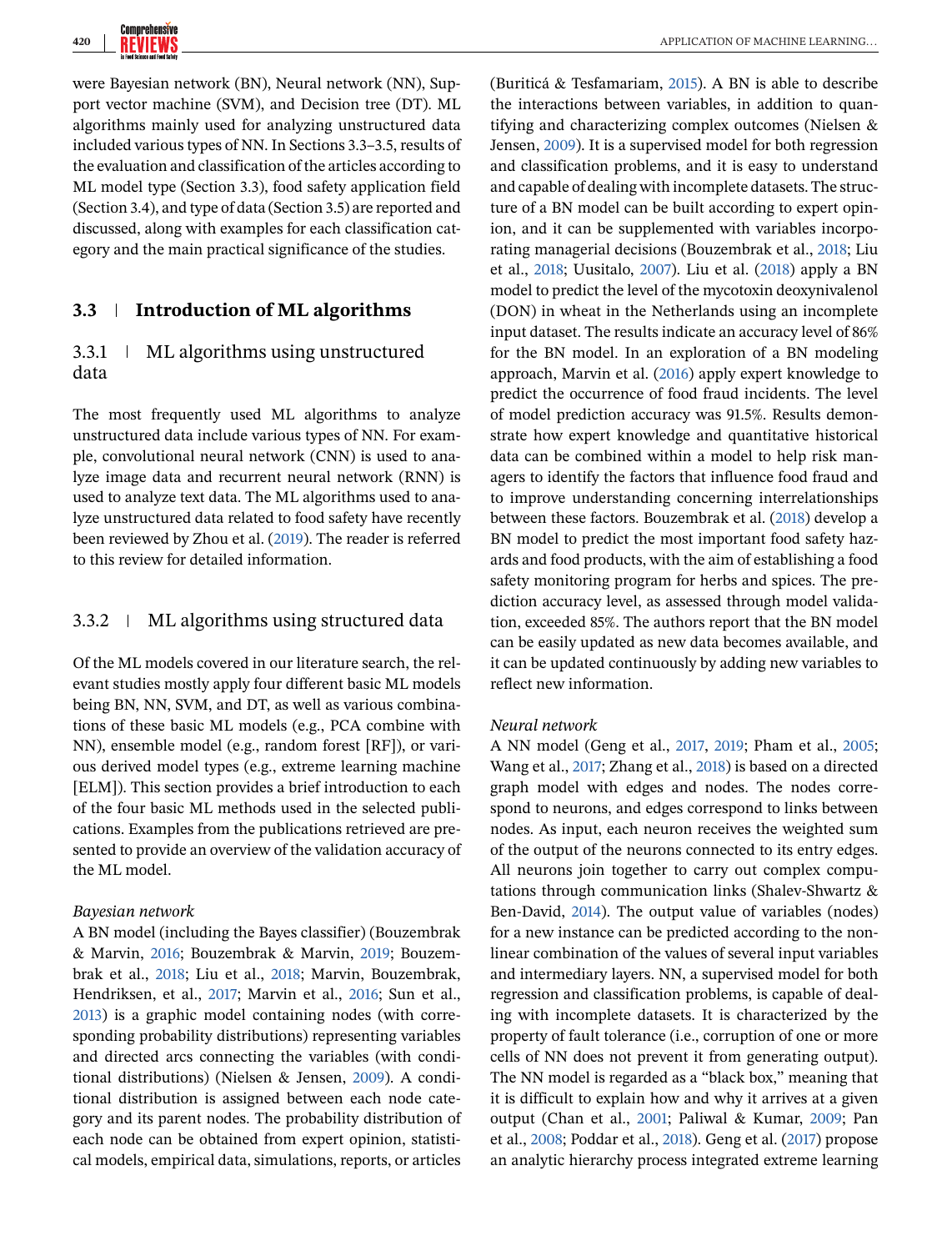machine (AHP-ELM) aimed at building a prediction and optimization model for food safety inspection. An ELM is one type of NN and, for that study, the number of nodes in the input layer, output layer, and hidden layers was set at 11, 3, and 20, respectively. The proposed model is used to analyze food safety inspection data with complex, discrete, high-dimensional, and nonlinear properties. The accuracy and training time are verified using randomly selected 10% unused data. The average relative generalization error (0.5%) is nearly 20 times faster than the traditional artificial neural network (ANN) approach, with training time being 468 ms (nearly 10 times faster than the ANN approach). Zhang et al. [\(2018\)](#page-18-0) report on an exploration of an ELM model to predict food safety risks in dairy products. The model is validated using the unused half of the same dataset, and the results reveal a network prediction accuracy level of 86% for the ELM network.

#### *Support vector machine*

A SVM model is constructed by assigning new examples to one category or the other by searching for "large margin" (i.e., distance to the closest data belonging to a class) separators. In the SVM, a training dataset is divided into two sides, separated by a half-space (hyperplane), with a large margin. The SVM is thus a nonprobabilistic binary linear classifier, with the better hyperplane having the lower functional margin; such greater margins are associated with lower levels of classification error (Cortes & Vapnik, [1995\)](#page-15-0). The SVM uses direct decision functions that were originally designed for binary classification, although some researchers have since proposed an extension to multiclass classification (Duan & Keerthi, [2005\)](#page-15-0). Given that restricting the model algorithm to generate a large margin separator can result in low sample complexity, the SVM model works well in high-dimensional problems (Shalev-Shwartz. & Ben-David., [2014\)](#page-17-0). To obtain the best classification results, however, several key parameters of the SVM model must be set correctly, and this is not easy (Abe, [2005;](#page-14-0) Anguita et al., [2010;](#page-14-0) Pan et al., [2008;](#page-17-0) Weston & Watkins, [1999\)](#page-18-0). Ma and et al. [\(2016\)](#page-16-0) apply a parallel SVM model to explore a model of risk assessment for dairy production. The study is based on several data sources, including analytical data relating to dairy products, including the concentration of related factors (e.g., protein, sodium). Model prediction accuracy was as high as 90%.

#### *Decision tree*

A DT is a tree-like structure composed of leaves, branches, and internal nodes. Each leaf node represents a class label, with each branch representing the relationship of attribution and each internal node representing a "test" of an attribute. The classification rules are represented by the paths from the root to the leaf (Shalev-Shwartz & BenDavid, [2014\)](#page-17-0). A DT is a supervised model for both regression and classification problems, and it can be easily understood. Although it yields the most optimal solution, it does not necessarily yield the globally optimal solution. The tree structure may become highly complex when training with complex datasets. Wu et al. [\(2019\)](#page-18-0) use agricultural vegetable planting data to construct a DT model to early identify vegetable disease, thereby enhancing the quality and safety of crops. The results indicate a high level of accuracy for the DT model: 98.8%. An RF is an ensemble learning method on the basis of DT classifiers. An RF constructs a multitude of DT on various subsamples of the dataset in model training, and output the class that is the average prediction of the individual trees. A RF aims to improve the predictive accuracy of DT and control over-fitting.

#### *Clustering and principal component analyses*

Clustering and principal component analyses are both unsupervised ML techniques (Géron, [2019\)](#page-15-0) and they are also traditional statistical methods. Because they have been widely discussed in the traditional statistical field, this review will not discuss them in detail.

# 3.3.3 ML algorithms validation

In ML, model validation is referred to as the process in which a trained model is evaluated using a test dataset, which is a separate dataset that is not used to train the model (Alpaydin, [2010\)](#page-14-0). Model validation includes internal and external validation, which can be interpreted into model reproducibility and model transportability (Altman & Royston, [2000\)](#page-14-0). Internal validation is able to represent the model's reproducibility by running the model across unused data from the same target population. External validation is able to represent the model transportability by running the model across unused data from different but related populations. External validation is also able to represent reproducibility when the training data and test data have a very similar case mix. For internal validation, model performance was evaluated across test dataset from the whole dataset. Various methods can be applied, including random subsampling, *k*-fold cross-validation, and bootstrapping. Random subsampling involves sampling a training set and a test (i.e., validation) set independently, which is equivalent to partitioning the dataset randomly into two sections (such as 80/20). In *k*-fold cross-validation, the training set is divided into *k* subsets (folds). The ML model is trained on the other  $k - 1$ folds (except the kth fold), after which the validation (i.e., the error of its output) is estimated using the *k*-fold. This process is repeated *k* times, with *k* being changed each time. The average of the validation accuracies indicates the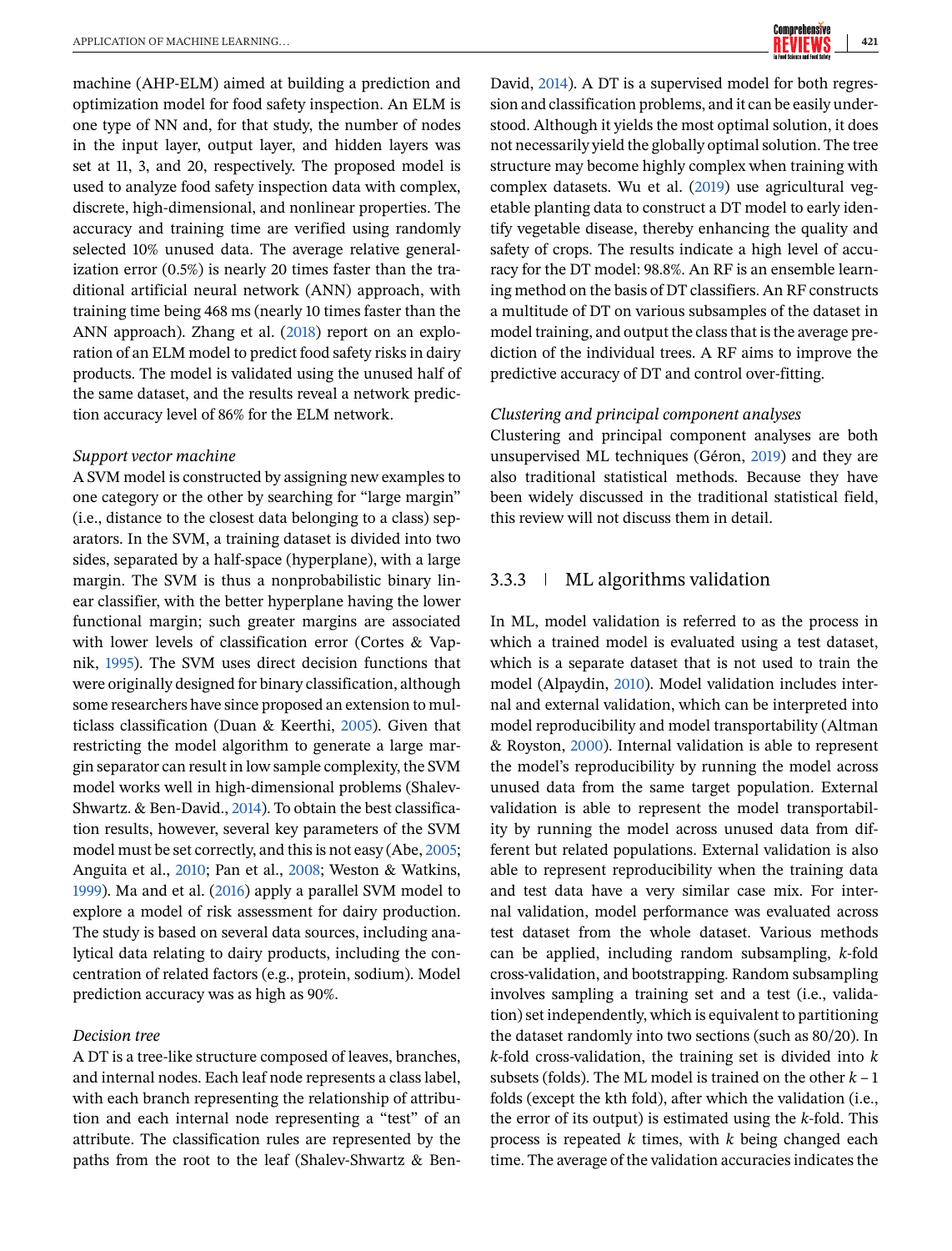accuracy of the model validation (Shalev-Shwartz & Ben-David, [2014\)](#page-17-0). The researcher should be careful in order to avoid possible data leakage, which refers to a problem where knowledge of the test data is leaked into the training set, or knowledge from the future is leaked to the past. This can result in an incorrect and/or unrealistic estimate of model performance (Kuhn & Johnson, [2019\)](#page-16-0). Most of the selected articles apply internal validation, that is, crossvalidation (Balamurugan et al., [2019\)](#page-14-0) or random subsampling validation (Geng et al., [2017;](#page-15-0) Sun et al., [2013;](#page-17-0) Wang et al., [2017;](#page-18-0) Zhang et al., [2018\)](#page-18-0). In these studies, unused data from the whole dataset are used to validate the model performance. In external validation, model performance is evaluated across test data from different but related data sources, for example, temporal (e.g., different time range) to geographical (e.g., different region) related. Both Liu et al. [\(2018\)](#page-16-0) and Ma et al. [\(2016\)](#page-16-0) validated their model using unused data collected in a new year.

In addition to evaluating the generalization capacity of the ML model, the validation process also distinguishes ML models from statistical models. Although statistical models serve primarily to make inferences, ML models provide predictions and classifications. The boundary between statistical and ML approaches is not clear (Bzdok et al., [2018\)](#page-15-0). Nevertheless, the inclusion of the ML model validation step as a selection criterion made it possible to exclude statistical models (e.g., Bayes inference) from our references.

# **3.4 Application classification: Food safety hazard type of the relevant publications**

# 3.4.1 Specific food safety hazard(s)

Food safety hazards refer to all hazards that may make food injurious to the health of the consumer. They include: (1) Biological hazards, such as bacteria, viruses, parasites, and insects amongst others, (2) Chemical hazards, such as natural toxins, heavy metals, food additives, pesticides, and processing-induced chemicals among others, and (3) Physical/extraneous material hazards such as glass, plastic, and metal fragments (Lawley et al., [2012\)](#page-16-0).

# *Biological hazards*

Selected studies mainly focus on the bacteria and parasites classification and identification (Adem & Közkurt, [2019;](#page-14-0) Wasikowska et al., [2018\)](#page-18-0), bacteria source attribution (Lupolova et al., [2017;](#page-16-0) Munck et al., [2020;](#page-17-0) Zhang et al., [2019\)](#page-18-0) and managing the presence of bacteria by controlling the food storage process (Kuzuoka et al., [2020\)](#page-16-0), classification of various types of crop insects (Ayan et al., [2020;](#page-14-0) Bisgin et al., [2018\)](#page-14-0), and bacteria growth (Li et al., [2013;](#page-16-0) Qin et al., [2018\)](#page-17-0). Munck et al. [\(2020\)](#page-17-0) use LogitBoost algorithm to predict the origin of domestic human salmonellosis cases in Denmark. The most important source was pigs produced in Denmark (53%), followed by imported pigs (16%), imported broilers (6%), imported ducks (2%), and layers produced in Denmark (2%). Esser et al. [\(2015\)](#page-15-0) summarize ML models, such as BN and NN, that have been applied to model microbial growth and activity, and they provide examples and applications in the context of food safety. Ayan et al. [\(2020\)](#page-14-0) use seven different pretrained used convolutional NN (VGG-16, VGG-19, ResNet-50, Inception-V3, Xception, MobileNet, and SqueezeNet) to identify insect species to help reduce the yield loss in crops. Early identification can facilitate the necessary precautions for farmers. Estelles-Lopez et al. [\(2017\)](#page-15-0) use ML models to predict the microorganisms, such as *Brochothrix thermosphacta*, Enterobacteriaceae, and pseudomonads, that cause meat spoilage. Some studies related to ML application on microbial growth and dynamics, mostly published before 2010, have been reviewed by Esser et al. [\(2015\)](#page-15-0). Spectroscopy-based methods are mainly used for creating the data for analyzing biological hazards, whereas NN, SVM, BN, and RF are the most frequently used ML algorithms for modeling.

#### *Chemical hazards*

Studies mainly focus on the identification and detection of toxins (Chakraborty et al., [2021;](#page-15-0) Liang, Huang et al., [2020\)](#page-16-0), pesticide residues (Gui et al., [2019;](#page-15-0) Mohite et al., [2017;](#page-16-0) Nie et al., [2021\)](#page-17-0), and food additives (Šojić et al., [2019\)](#page-17-0), as well as the estimation or prediction of the presence of heavy metals (Petrea et al., [2020;](#page-17-0) Yu et al., [2018\)](#page-18-0). Nie et al. [\(2021\)](#page-17-0) use deep learning combining with a terahertz imaging method to identify and visualize multiple benzimidazole pesticide residues on toona sinensis leaves. Chakraborty et al. [\(2021\)](#page-15-0) use the KNN method to make classifications and predictions of aflatoxin  $B_1$  concentrations in maize kernels. Petrea et al. [\(2020\)](#page-17-0) use the RF method to determine the heavy metals concentration in turbot muscle and liver tissues. Similar to biological hazards, spectroscopybased methods and computer vision are mainly used for creating the data for analyzing chemical hazards, whereas NN, SVM, and BN are the most frequently used ML algorithms for modeling.

#### *Physical hazards*

Studies mainly focus on the identification of abnormal cases (Lucas Pascual et al., [2020\)](#page-16-0) and foreign objects (Rong et al., [2019\)](#page-17-0). Lucas Pascual et al. [\(2020\)](#page-16-0) use an NN to classify four possible pocket cases of olive: normal, empty, incorrectly de-stoned olives at any angles, and anomalous cases (foreign elements such as leaves, stones,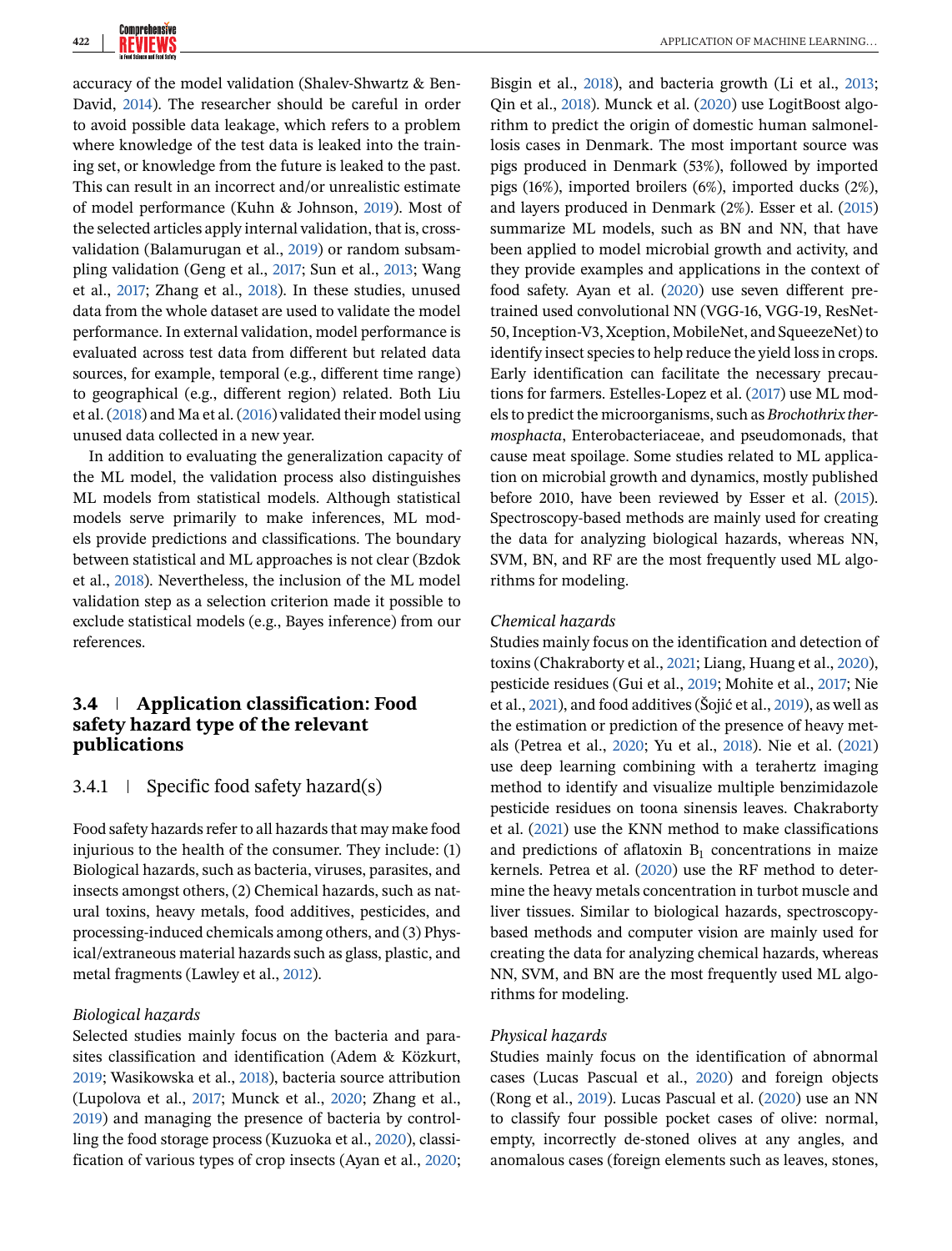small branches). Rong et al. [\(2019\)](#page-17-0) use convolutional NN on walnut images to detect different foreign objects (e.g., packing material, leaf debris, dust, paper, metal, and/or plastic scraps). Again, image-based methods are mainly used for creating the data for analyzing physical hazards, and NN is the most frequently used ML algorithm for modeling.

## 3.4.2 Food safety hazards in general

Food may be contaminated by a variety of safety hazards at the same time. Prediction of the combined presence of food safety hazards could help risk managers to focus on either the major food safety hazards or on the main factors contributing to the occurrence, in addition to controlling hazards at an earlier stage. In the relevant studies, food safety prediction is explored in two ways: one focusing on general food safety hazards given direct information on the food safety hazards such as from food safety monitoring records, and the other one predicting food safety events given information indirectly related to food safety events such as complaints and reports from consumers.

#### *Prediction of general food safety hazards*

The majority of the relevant articles focuses on general (combining multiple categories) food safety hazards using a BN model (Bouzembrak & Marvin, [2019;](#page-15-0) Liu et al., [2018;](#page-16-0) Marvin, Bouzembrak, Hendriksen et al., [2017\)](#page-16-0), NN model (Geng et al., [2019;](#page-15-0) Geng et al., [2017;](#page-15-0) Zhang et al., [2018\)](#page-18-0), SVM model (Ma et al., [2016\)](#page-16-0), or DT model (Wu et al., [2019\)](#page-18-0), mostly using historical food safety data from laboratory analyses (monitoring results).

Bouzembrak and Marvin [\(2019\)](#page-15-0) present a BN approach using agricultural, climatic, and economic factors as input variables to predict the occurrence of food safety hazards in vegetables and fruits. The authors report that the methodology could help risk managers to identify the most important influential factors, as well as interrelationships between these factors and the presence of food safety hazards. Geng et al. [\(2017\)](#page-15-0) propose an NN model using data from food safety inspections to analyze and predict food safety hazards in sterilized milk for the purpose of early warning. The results indicate that food inspection data could be used for predictive modeling, thereby providing tools for early warning for food safety. This approach could help risk managers to provide the baselines for scientific guidance, thereby promoting food safety and quality improvement. The BN model developed by Marvin, Bouzembrak, Hendriksen, et al. [\(2017\)](#page-16-0) can be used to predict the biological effects and hazardous potential effects of metal nanomaterials and metal oxide nanomaterials, with the aim of supporting risk assessments for human

health. The proposed model is capable of ranking nanomaterials according to two properties—hazard potential and biological effects—and evaluating the factors contributing to these two effects. Bouzembrak et al. [\(2018\)](#page-15-0) apply a BN model to predict which types of food safety hazards occur in herb and spice products imported to the Netherlands, as well as which herb and spice products should be prioritized for monitoring at each stage of the supply chain (i.e., consumers, market, border inspection points, and suppliers). According to their results, at the stage of border inspection, food safety managers should focus on products, mainly chili peppers, curry, and curry leaves, imported from India. At the market stage, food safety managers should focus on nutmeg, chili peppers, and paprika imported from Thailand and India. The results reported by Bouzembrak et al. [\(2018\)](#page-15-0) could thus guide governmental and industrial food safety inspectors in performing risk-based inspections.

#### *Food safety events*

Food safety events can be predicted and monitored by exploring information related to food safety from websites and other online media, emails, and other reports. This information can be used by ML algorithms for the classification, identification, and forecasting of food safety events. Relevant studies mainly focus on risk assessment (Song et al., [2020\)](#page-17-0), classification of food safety events (Barbosa et al., [2019;](#page-14-0) Goldberg et al., [2020;](#page-15-0) Magalhães et al., [2020;](#page-16-0) Maharana et al., [2019\)](#page-16-0), and the design of food safety warning systems (Chang et al., [2020\)](#page-15-0).

Goldberg et al. [\(2020\)](#page-15-0) use text mining and supervised ML to rapidly screen online media for reports on food safety hazards. Magalhães et al. [\(2019\)](#page-16-0) use a text mining technique to textual data extracted from daily basis reports and complaints from consumers. Then they use Naive Bayes and SVM Classifiers to analyze the content of reports and complaints so as to determine whether the responsible entity is the Economic and Food Safety Authority. Chang et al. [\(2020\)](#page-15-0) built an automated alarm system for the safety of edible oil by using electronic receipts.

# 3.4.3 Prediction of food fraud

Application of ML on food fraud mainly focus on the prediction of general food fraud (Bouzembrak & Marvin, [2016;](#page-15-0) Marvin et al., [2016\)](#page-16-0), classification of different quality levels of one food product (Dong et al., [2012;](#page-15-0) Vo et al., [2020;](#page-18-0) Zhang et al., [2014\)](#page-18-0), and identification of added material to food (Laga & Sarno, [2020;](#page-16-0) Lim et al., [2016;](#page-16-0) Mithun et al., [2018\)](#page-16-0).

Some studies apply the BN approach (Bouzembrak & Marvin, [2019;](#page-15-0) Laga & Sarno, [2020;](#page-16-0) Marvin et al., [2016\)](#page-16-0), using data integrated from open access data and/or other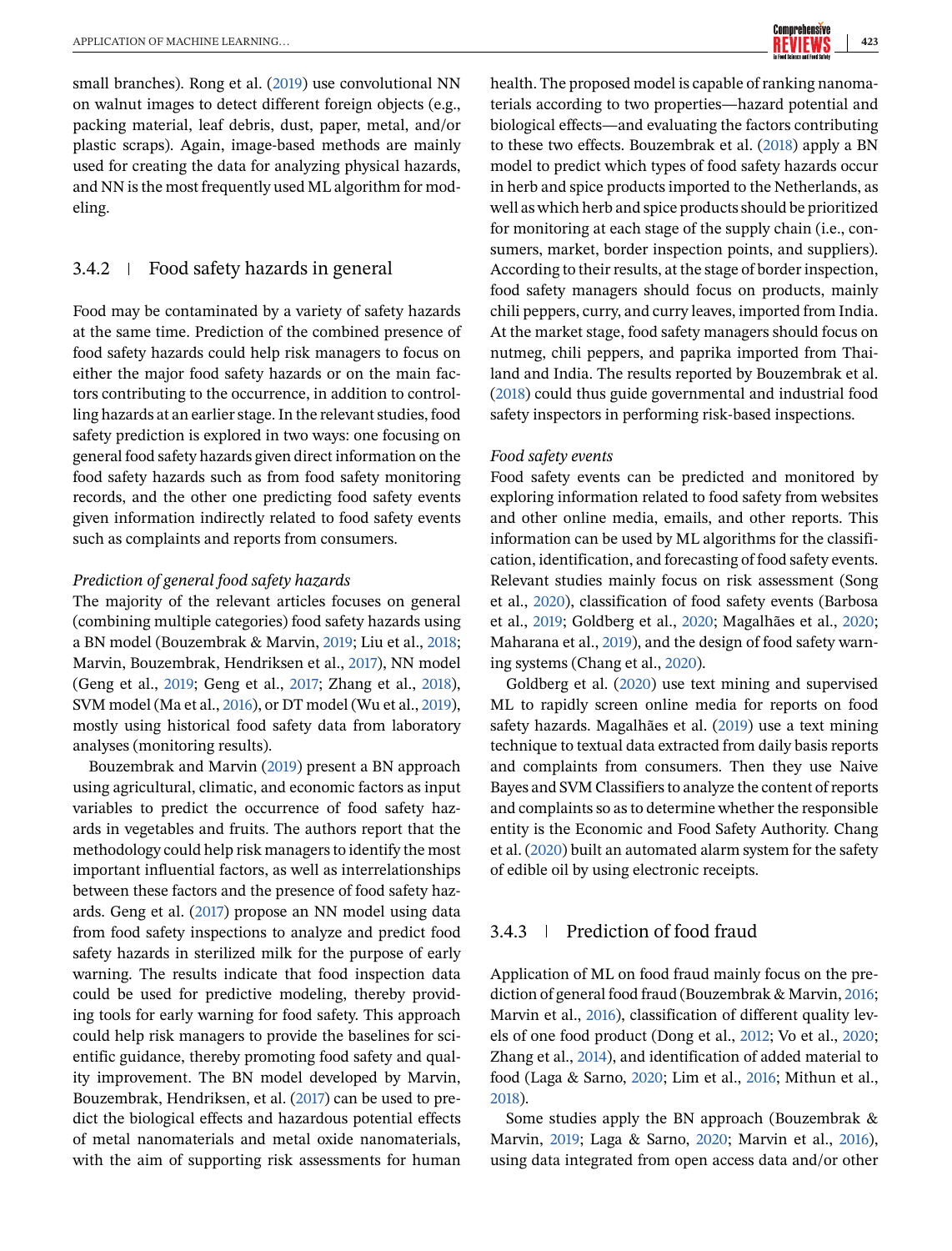data beyond the context of food safety to predict the occurrence of food fraud and to identify factors leading to food fraud activities. Activities involving food fraud—such as the adulteration of food with non-food-grade materials (e.g., dioxin-containing oils and Sudan dyes)—are increasingly posing a threat to food safety and raising consumer concerns (Spink & Moyer, [2011\)](#page-17-0). Factors that could have a direct or indirect influence on the occurrence of food fraud incidents include climate, demographics, and the economy (Marvin et al., [2016\)](#page-16-0). In one study, Marvin et al. [\(2016\)](#page-16-0) apply a BN model to analyze all relevant driving factors related to food fraud incidents. Their results could help risk managers to identify the most important factors influencing food fraud, thereby strengthening their ability to promote the management, mitigation, and prevention of food fraud and the risks associated with it. The BN model developed by Bouzembrak and Marvin [\(2016\)](#page-15-0), based on notifications of adulteration/fraud, can make predictions concerning the types of food fraud that could be expected to occur for specific imported products for which the country of origin and product category are known. The results could facilitate targeted enforcement activities by the government and food industries aimed at controlling food fraud. Mithun et al. [\(2018\)](#page-16-0) use deep learning (NN) to classify naturally and artificially ripened bananas using spectral data. Artificially ripened bananas can be potentially ripened using carcinogens such as calcium carbide. Adulterated milk powder may have added melamine, a cheap nitrogen-rich substance that may be added purposely to increase the protein content and thus profits. Laga and Sarno [\(2020\)](#page-16-0) use SVM, naive bayes, and RF to distinguish pure beef and mixed beef by analyzing beef features, such as temperature, strain, and humidity, by using electronic nose data. Lim et al. [\(2020\)](#page-16-0) use deep learning to discriminative 10 different plant oil types from each other by analyzing fatty acid patterns of edible oils.

# 3.4.4 Traceability

Traceability refers to the ability to trace and follow food, feed, and ingredients through all stages of food supply chain from production to processing and market distribution (European Commission, [2002\)](#page-15-0). Information related to the food/feed and food/feed business operators can be gathered from a traceability system and analyzed to facilitate the monitoring of the supply chain (Balamurugan et al., [2019\)](#page-14-0). Studies mainly focus on traceability and monitoring general food safety hazards in food supply chains (Alfian, Syafrudin, Farooq, et al., [2020;](#page-14-0) Alfian, Syafrudin, Fitriyani, et al., [2020;](#page-14-0) Balamurugan et al., [2019;](#page-14-0) Wang & Liu, [2019\)](#page-18-0), as well as traceability based on animal features, which can trace the original source, uphold

food safety standards, and ensure consumer confidence (Bennion et al., [2019;](#page-14-0) Ibáñez, [2015;](#page-15-0) Song et al., [2019;](#page-17-0) Tharwat et al., [2014\)](#page-17-0).

Balamurugan et al. [\(2019\)](#page-14-0) report on the development of a Bayes classifier for monitoring any irregular food condition (e.g., contaminated food needed to be recalled) throughout the entire food supply chain—from the producer to the consumer—based on internet-of-things (IoT) data. Their results can be used to prioritize food monitoring in order to ensure high food quality. Wang et al. [\(2017\)](#page-18-0) propose an NN model for building a food traceability system to generate timely evaluations of food quality along the supply chain. Also, it can be used for forward tracing, while providing consumers with reliable information on the evaluation of food products. Sun et al. [\(2013\)](#page-17-0) establish a fuzzy BN model to analyze data related to food safety extracted from a traceability system, in order to arrive at a direct indication for possible high risks in specific steps of the food production process. Two aspects, including the degree of microbial contamination in food and the content of poisonous and harmful substances in food, are identified as reflecting the food safety level. The model has been used to help food safety managers to make precrisis diagnoses and safety warnings, as well as to define liability issues throughout the food supply chain. Bennion et al. [\(2019\)](#page-14-0) use RF model to classify and trace element fingerprinting data of blue mussel shells and soft tissues to reveal the harvest locations, and thus to identify possible contaminated produce. Song et al. [\(2019\)](#page-17-0) use dynamic inlier selection to register pig skin images and apply convolutional NN to extract the features of pig skin and accurately trace pigs, so as to prevent pigs from carrying viruses that may be harmful to the liver and kidneys of consumers.

# **3.5 Type of data**

Data are fundamental to ML model analysis. Data used in the selected articles can be divided into two main categories: structured data and unstructured data. Structured data refer to data that are highly organized, usually come in the form of letters and numbers stored in tables or databases. Unstructured data refer to data that are not structured in a predefined format. It comes with a diversity of formats, usually a range of native formats, for example, imagery files or text files.

# 3.5.1 Unstructured data

The relevant studies in this category mainly use image data (Adem & Közkurt, [2019;](#page-14-0) Kodors et al., [2020;](#page-16-0) Patsekin et al., [2019;](#page-17-0) Song et al., [2019;](#page-17-0) Vo et al., [2020\)](#page-18-0), sensor data (mainly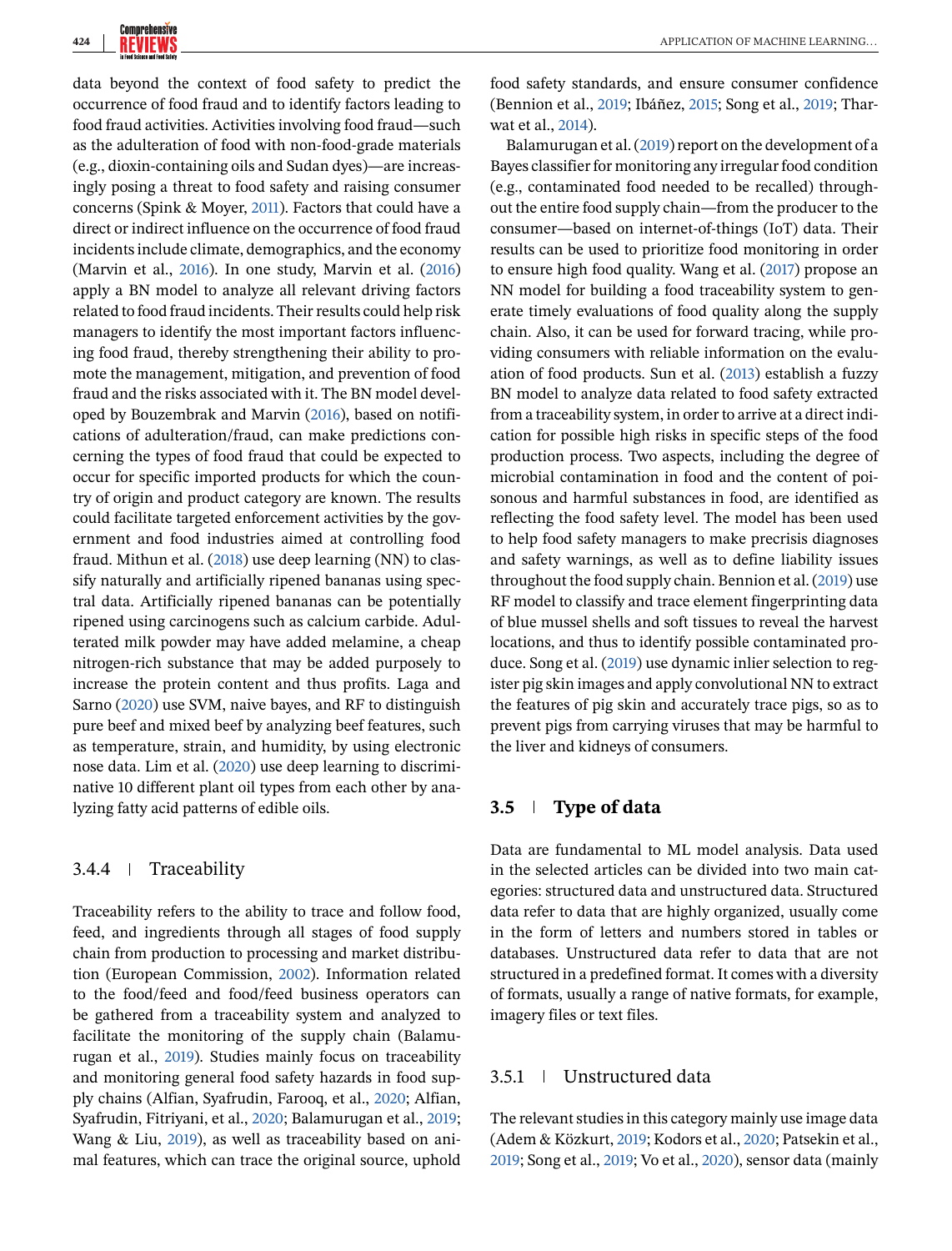from spectroscopy and electronic noses) (Liang, Sun et al., [2020;](#page-16-0) Liu et al., [2020;](#page-16-0) Mithun et al., [2018;](#page-16-0) Tsakanikas et al., [2020;](#page-17-0) Weng et al., [2020\)](#page-18-0), and text data derived from online media, emails, and reports (Mao et al., [2018;](#page-16-0) Vo et al., [2020\)](#page-18-0). The most frequently used sources of unstructured data related to food safety have been reviewed recently (Jin et al., [2020;](#page-15-0) Zhou et al., [2019\)](#page-18-0). The reader is referred to these two reviews for detailed information.

# 3.5.2 Structured data

Structured data used in the relevant studies mainly refer to existing historical data, defined here as data gathered over a period of time and stored in a database/dataset, often from multiple rather than from a single study. The application of existing historical data in ML models can reduce the number of experiments, which require expensive and timeconsuming operations and trained, specialized personnel (Chin et al., [2007\)](#page-15-0). Structured data used in the selected studies were categorized into food safety monitoring data, open access data, expert knowledge, and other data.

#### *Food safety monitoring data*

Food safety monitoring data have been used in the development of ML models for predicting food safety hazards. Such data are based on results from laboratory tests, which provide detailed information on the presence/absence or concentration of hazards in food products. The information used (e.g., hazard concentration, product type, and/or compliance with legislation) is essential for the predictive modeling of the presence of hazards in food. In most cases, these data were not obtained from open data sources, but from public or private organizations, and some of these data were either not available or available only after obtaining permission.

As shown in Table [1,](#page-10-0) food safety monitoring data can be obtained from institutions that provide food inspection services (e.g., supervision and inspection departments, national food safety monitoring systems, and national institutes for public health). For example, Wageningen Food Safety Research (WFSR) is a unique knowledge institution in the Netherlands, with a focus on food and feed safety, which also functions as an international and European reference laboratory. Liu et al. [\(2018\)](#page-16-0) use data collected on food safety hazards related to concentrations of the mycotoxin DON in wheat. Input variables gathered from this data source for purposes of predictive modeling include related mycotoxin and wheat-related data, such as country of origin, product category, sample collection, analysis date, hazard concentration, and compliance with legislation. These input variables have been used

to develop a BN model for predicting the presence of the mycotoxin DON in wheat.

In another study, Geng et al. [\(2017\)](#page-15-0) use data from laboratory analyses relating to food safety, as extracted from a quality supervision system (i.e., the repository of the Chinese inspection and supervision department). These data include data from the daily food safety inspections in the period from 2010 to 2014, as obtained from the Analysis and Testing Institute of one province in China. The model input variables consist of 11 important inspection indicators: arsenic, copper, lead, fenitrothion, hexachlorocyclohexane, cypermethrin, acephate, dichlorodiphenyltrichloroethane, *Escherichia coli*, total numbers of the colony, and the coliform group. These input variables have been used to develop a model to predict the food safety risk of dairy products.

#### *Open access data*

Open data sources on food safety have been applied to the prediction of aspects relating to one or more specific food safety hazards or the occurrence of fraud incidents. In most cases, these data are generated from historic information about food safety cases and food trade information. This information is usually easy to access, given that some of it should be known by the public. Usually, the type of data that can be used for modeling depends on the research question and the experience of experts.

As shown in Table [1,](#page-10-0) most open access sources of food safety data provide data relating to the food safety cases or food safety notifications published by the government or a food safety authority, for example, by the Food Protection and Defense Institute in the United States and the European Union's Rapid Alert System for Food and Feed (RASFF). The RASFF collects notifications on food safety incidents and instances in which legal limits have been exceeded when risks related to public health are detected in the food supply chain. The system enables efficient information sharing between the European Member States. The RASFF portal is an interactive, open access online database, $4\overline{ }$  which provides the public with information about the most recent notifications, as well as other notifications issued in the past (RASFF, [2020\)](#page-17-0). Marvin et al. [\(2016\)](#page-16-0) use data on 1393 food fraud cases, as retrieved from the RASFF portal and several other databases. The input variables gathered from these data sources include food product category, food fraud incident date, type of food fraud, profitability level of the fraud, corruption level of the control country, and the food safety level of the origin country. These input variables have been applied to models for predicting the product categories with the highest probability of fraud. In another study, Bouzembrak et al. [\(2018\)](#page-15-0)

<sup>4</sup> It is now closed since beginning of the year 2021.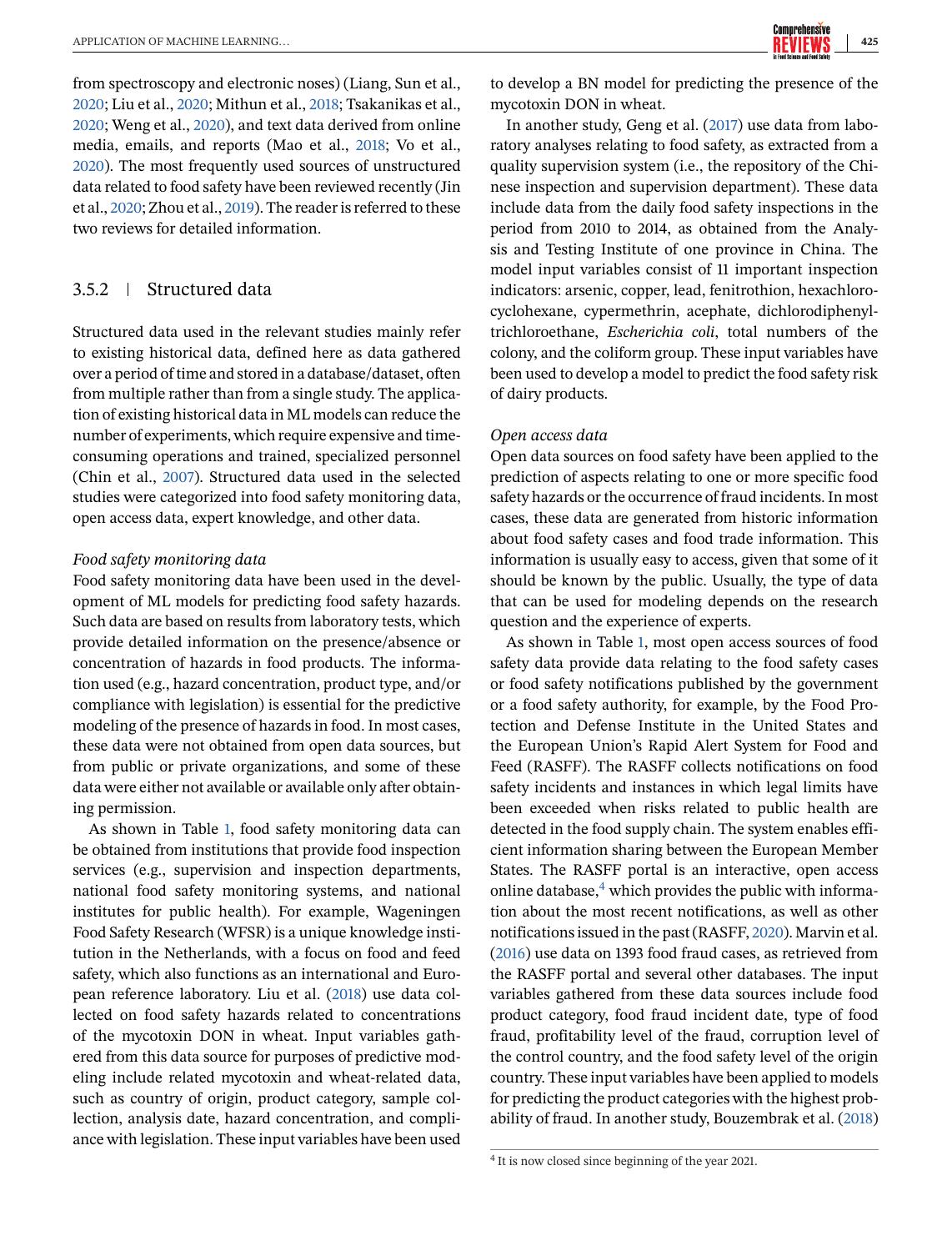<span id="page-10-0"></span>

|                           | Link/source      | Nonpublic                                                                                                                                            | Nonpublic                                                                                                                                                         | https://incidents.foodprotection.io/about                                                                                                                                                                | http://ema.foodshield.org/                                                                                                                                                                           | Nonpublic                                                                                                                                                                                                        | https://ec.europa.eu/eurostat/en/home                                                | nu/klimatologie/daggegevens<br>http://www.knmi.nl/nederland-                                                | Nonpublic                                                                                                                          |
|---------------------------|------------------|------------------------------------------------------------------------------------------------------------------------------------------------------|-------------------------------------------------------------------------------------------------------------------------------------------------------------------|----------------------------------------------------------------------------------------------------------------------------------------------------------------------------------------------------------|------------------------------------------------------------------------------------------------------------------------------------------------------------------------------------------------------|------------------------------------------------------------------------------------------------------------------------------------------------------------------------------------------------------------------|--------------------------------------------------------------------------------------|-------------------------------------------------------------------------------------------------------------|------------------------------------------------------------------------------------------------------------------------------------|
|                           | Organization     | Food safety research institution (e.g., Wageningen<br>Food Safety Research [WFSR])                                                                   | National Institute for Public Health and the<br>Chinese quality supervision system, Dutch<br>Monitoring and inspection institutions (e.g.,<br>Environment [RIVM]) | Institution with public food fraud information<br>(e.g., Food Protection and Defense Institute<br>[FDPI]                                                                                                 | Institution with public food-safety information<br>(e.g., Rapid Alert System for Food and Feed<br>[RASFF]                                                                                            | Bureau of Quality) Supervision in a certain city<br>in China, Shunxin Agriculture pork-producing<br>Institution or company providing traceability or<br>other information in food supply chain (e.g.,<br>company | Institution or company providing economic<br>information (e.g., Eurostat)            | Institution providing economic information (e.g.,<br>Royal Netherlands Meteorological Institute<br>website) | information (e.g., China National Center for<br>Institution providing or gathering clinical<br>Food Safety Risk Assessment [CFSA]) |
| Data type and data source | Data description | Hazard-related data from laboratory test (e.g., date<br>hazard concentration, laboratory equipment).<br>of analysis, product category, product name, | inspection item, inspection result, inspection<br>safety level (e.g., date of inspection, name of<br>Inspection or monitoring data of overall food<br>standard).  | country, food safety level in the origin country).<br>products (e.g., food fraud incident year/month,<br>product name, corruption level in the control<br>Data related to adulteration incidents in food | Data related to food safety notifications (e.g., date<br>of notification, notifying country, classification,<br>notification type, action taken, distribution<br>status, product, substance/hazard). | Food supply chain information quantified by<br>expert knowledge (e.g., product inspection<br>level, packing conditions, condition of<br>transport).                                                              | Data related to economic information (e.g.,<br>product price, product trade volume). | Data related to climate information (e.g.,<br>temperature, humidity, precipitation).                        | Data related to clinical information (e.g., age,<br>gender, career, symptoms exhibited, home<br>location, duration of disease).    |
|                           |                  | Analytical result                                                                                                                                    | and monitoring<br>Daily inspection<br>data                                                                                                                        | Food fraud cases                                                                                                                                                                                         | Food safety case<br>notifications                                                                                                                                                                    | information<br>traceability<br>Food chain<br>system<br>from                                                                                                                                                      | information<br>Economic                                                              | information<br>Climate                                                                                      | information<br>Clinic                                                                                                              |
| TABLE 1                   | Data type        | monitoring<br>Food safety<br>data                                                                                                                    |                                                                                                                                                                   | Open access<br>data                                                                                                                                                                                      |                                                                                                                                                                                                      | knowledge<br>Other data<br>Expert                                                                                                                                                                                |                                                                                      |                                                                                                             |                                                                                                                                    |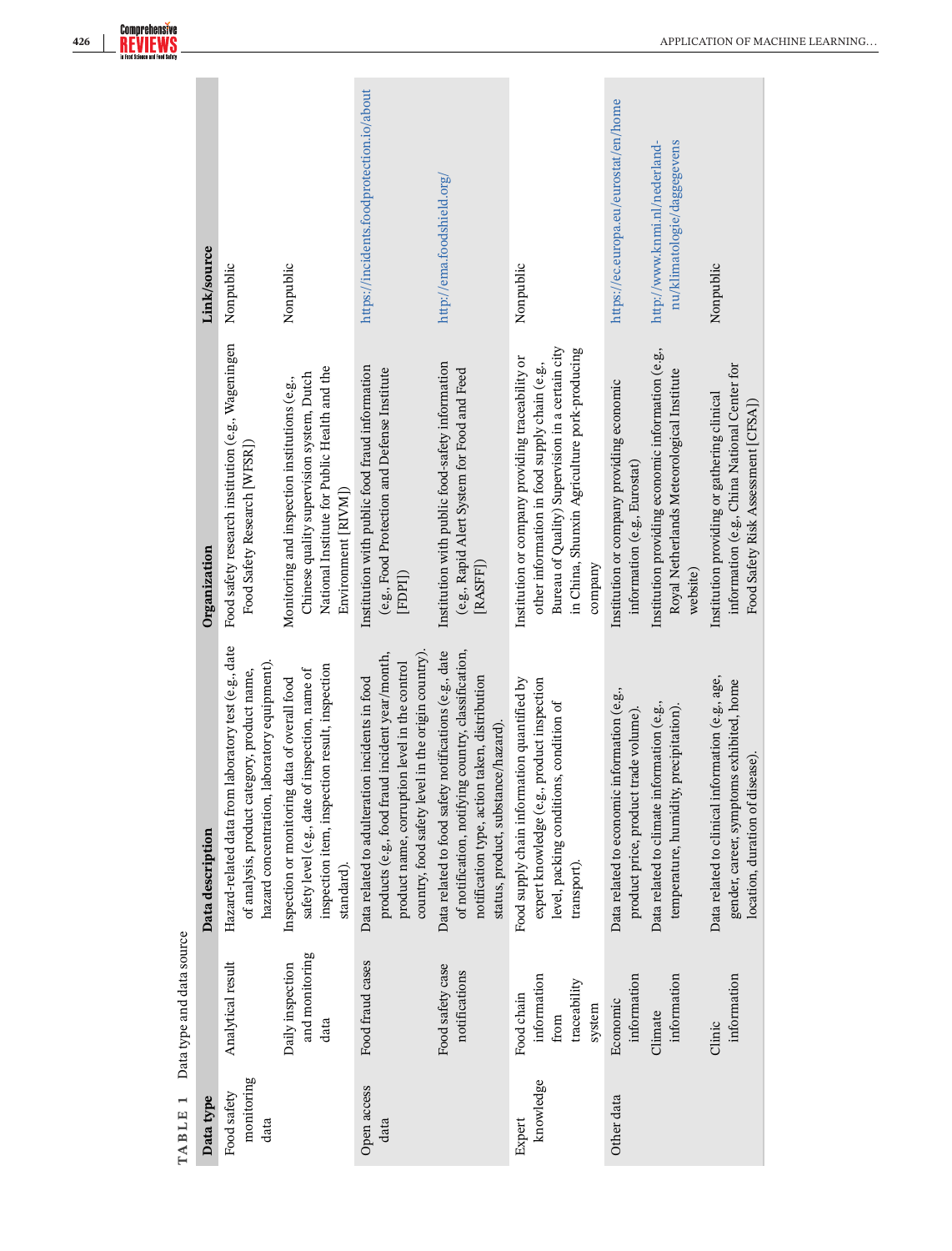use food safety data extracted from the RASFF and Eurostat. Input variables for the model include the food safety hazard, the hazard category, the food product, product category, notifying country, origin country, notification type, trade volume, checkpoint, control point, and the compliance legislation. These variables are used as input into the model to predict the hazard category with the highest probability to occur.

IoT systems can provide important data related to food safety. This type of data includes information for tracking, tracing, sensing, and monitoring food products throughout the supply chain (Bouzembrak et al., [2019\)](#page-15-0). An IoT system interrelates many devices and technologies to provide unique identifiers for physical objects, allowing physical objects to form an interconnected network without requiring interaction between humans or between a human and a PC. These devices and technologies (including radiofrequency identification technology, laser scanners, infrared sensors, information sensors, and global positioning systems) are able to collect various types of information (e.g., with regard to chemistry, biology, light, sound, heat, electricity, location, or mechanics) for food products in the supply chain. Balamurugan et al. [\(2019\)](#page-14-0) use data from IoT systems for Bayes classifier modeling to build a traceability system for the food supply chain, which facilitates decision-making concerning the quality of food products. This system provides tracing and monitoring functions across various stages in the food supply chain (e.g., production, processing, warehousing, distribution, retail, and the end customer). Data used for modeling are collected from barcodes, sensors, RFID, and wireless network technology.

Banerjee et al. [\(2020\)](#page-14-0) propose an IoT-enabled monitoring system, which can be deployed in remote areas to provide services to farmers with storage facilities to reduce food losses and increase food safety. This framework monitors warehouse parameters such as CO, humidity, motion, temperature, smoke, and vibration to reflect grain quality and safety.

#### *Expert knowledge*

Food safety data generated by experts are used primarily for traceability and monitoring food safety risks in the food supply chain. Although expert knowledge provides the opportunity to apply qualitative data for modeling, the quality of the data depends largely on the expertise of experts.

In the selected articles, most of the food safety data evaluated by experts consist of data provided by food safety institutions or food producing companies that offer information on the food chain. These data usually need to be interpreted with expert knowledge due to the lack of standardizing communication protocols.

The data sources used include the Bureau of Quality Supervision (Guangzhou, China) and a pork production company (Table [1\)](#page-10-0). Wang et al. [\(2017\)](#page-18-0) extract data related to the pork supply chain from one large pork company. The supply chain investigated in that study consists of the feed supplier, the farmer, the slaughterhouse, the wholesaler, the retailer, and the consumer. Supply chain information relates to raw materials, production, distribution, sales, and consumers. This information indicates the most important factors influencing the quality of the pork at each step in the supply chain. These factors are analyzed and evaluated by expert knowledge using a discrete scale ranging from 1 to 5. The results from these evaluation scales serve as input variables for the ML model, which is intended to predict the final pork quality grade.

In another study, Sun et al. [\(2013\)](#page-17-0) use data relating to information on the food supply chain extracted from the traceability system of the Bureau of Quality Supervision in Guangzhou. Data include the conditions of transport, packing conditions, product inspection, and raw materials inspection. These model input variables are transformed into numerical values based on expert knowledge, and they are subsequently used in the ML model to predict the food safety risk level.

#### *Other data*

Data related to food safety from other fields have been applied largely to predicting aspects relating to one or more specific food safety hazards, the probability of fraud, and the outbreak of foodborne disease. Other data are usually ignored by modelers within the domain of food safety. Nevertheless, several authors have concluded that the major demographic, economic, and climate changes are having direct and indirect effects on food safety. These types of data can be taken into account in order to facilitate the management, mitigation, and prevention of risks associated with food safety (Bouzembrak & Marvin, [2019;](#page-15-0) Liu et al., [2018\)](#page-16-0). Data relating to food safety from other fields are sometimes easy to access and could offer a variety of variables for modeling aimed at decision-making.

Other data sources used in the selected articles include the Royal Netherlands Meteorological Institute (KNMI), China National Center for Food Safety Risk Assessment (CFSA), Economically Motivated Adulteration (EMA), and Eurostat. Liu et al. [\(2018\)](#page-16-0) use weather data extracted from the KNMI database for predictive food safety modeling, including hourly temperature, relative humidity, and rainfall, per geographical grid. Model input variables are calculated from these (raw) input data, for instance, the number of hours during which humidity is higher than 80%. These weather-related model input variables were subsequently combined with other input variables, such as the mycotoxin DON concentration obtained from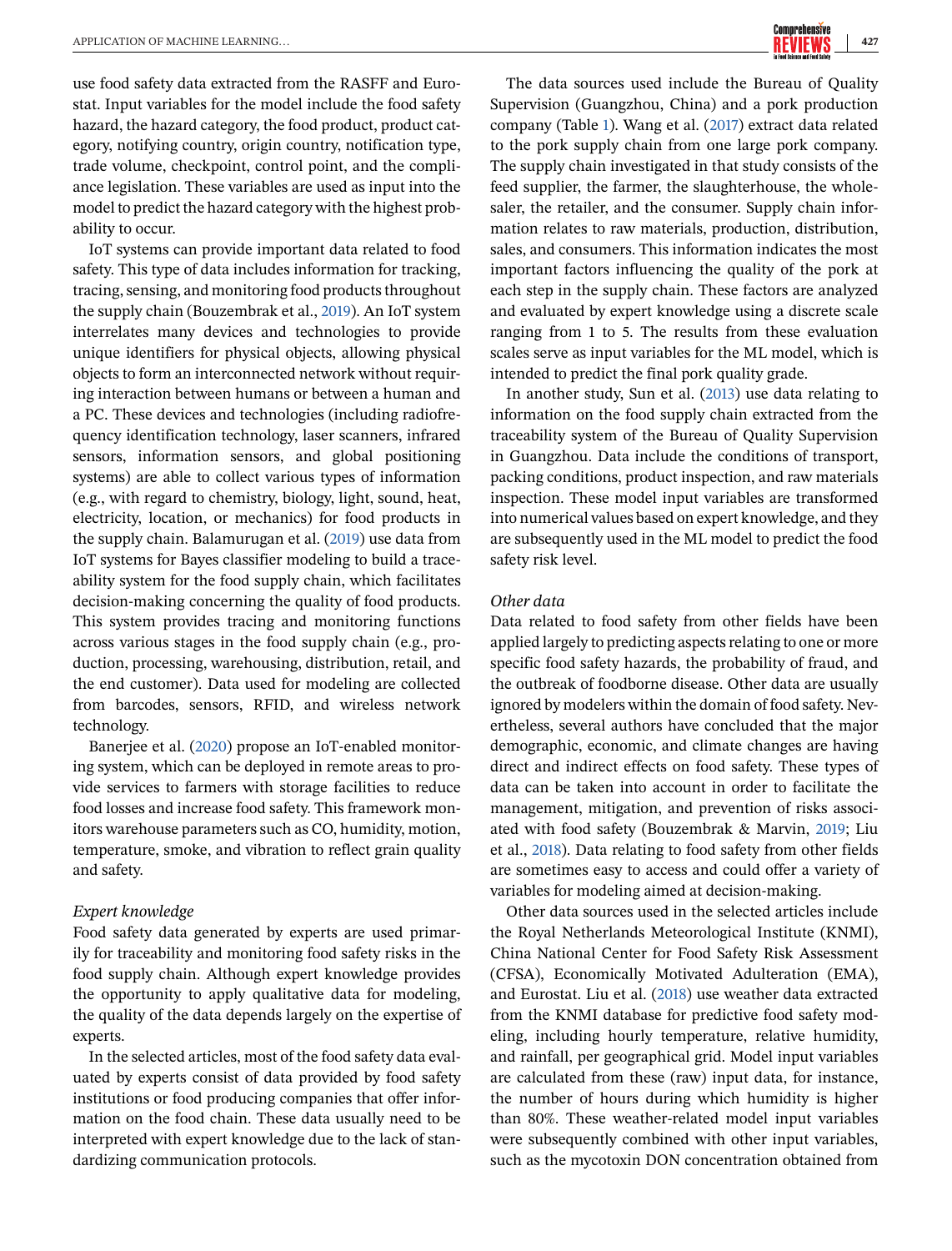laboratory testing, and agronomic variables, such as soil type, wheat cultivar, and the frequency of application of fungicides. All of these input variables are used to develop a BN model to predict the distribution probabilities for the class of mycotoxin DON (low, medium, and high) in wheat.

Another study is based on the Economically Motivated Adulteration (EMA) incident database, which provides information on recent and past EMA records, along with relevant information about EMA. Marvin et al. [\(2016\)](#page-16-0) use data extracted from EMA and 14 other sources, both from inside and outside the context of food safety, to develop a ML model to predict food fraud. In addition to information on food fraud cases, model input variables include the product price, product demand increase, gross domestic product (GDP) of the origin country, product country of origin, annual trade volume, presence of a legal system for food in the origin country, political risk index of the origin country, and the Corruption Perception Index of the origin country. Those model input variables are used to predict the product category with the highest probability of fraud.

Eurostat, a statistical office of the European Union, provides reliable, high-quality, and objective statistics at the European level, thereby enabling comparisons of various situations between regions and/or countries. The Eurostat database includes general and regional statistics related to population, social, economic, and financial conditions. Bouzembrak et al. [\(2018\)](#page-15-0) use economic data (on trade volume) extracted from Eurostat as one of the data sources for predicting the most important food safety hazards in herbs and spices.

# **3.6 Future applications**

This study has shown many promising applications of ML application in the context of food safety monitoring and prediction. However, the proposed studies mostly used one ML model for making food safety predictions. A few studies made comparisons among several ML models on the same dataset. Making comparisons among MLs could improve the opportunity of obtaining a better result of prediction. In addition, some studies used data from only one data source. The combination of several data sources to generate a larger dataset could increase the performance of modeling. More variables generated by data sources beyond the food safety field (which may influence food safety such as climate for mycotoxin) for modeling may also improve the model performance.

The comparison between MLs and the combination of more data sources could be taken into account for future ML applications in food safety. These two aspects had been

identified by some included studies and other articles, and each aspect will be discussed below.

# 3.6.1 ML model

The comparison between MLs researched in the context of food safety monitoring and prediction was investigated in several studies. Liu et al. [\(2018\)](#page-16-0) compared the BN model to an empirical model and a mechanistic model. Their results showed that the BN model is easier to implement with incomplete input data. Geng et al. [\(2017\)](#page-15-0) compared their proposed model (AHP-ELM) to backpropagation (BP) NN and radial basis function NN model to validate the effectiveness and robustness of the AHP-ELM. Their results showed that the performance of AHP-ELM model was the best. Laga and Sarno [\(2020\)](#page-16-0) use *k*-NN, SVM, Naive Bayes, and RF model combining with electronic nose to classify the pure beef or mixed beef (combining beef and pork). RF results in the highest accuracy for classification. Zhang et al. [\(2018\)](#page-18-0) compared their proposed model (Extreme learning machine) to BP NN and SVM model. The AHP-ELM network prediction accuracy was 86%, whereas the BP model and SVM model prediction accuracy was 78% and 83.2%, respectively. The model comparisons in these studies are able to either deal with the different types of data available or improve the opportunity of obtaining better prediction results.

Of the four basic ML models (applied in selected studies) discussed, NN, SVM, and BN are the ML algorithms that have been used most frequently within the context of monitoring and predicting food safety. Compared to other ML models, the BN's structure is easier to understand, and it more easily allows for the inclusion of expert knowledge. It appears to be a promising method for analyzing structured data within the context of food safety monitoring and prediction. This finding is in line with Marvin et al. [\(2016\)](#page-16-0), who demonstrate that BN can be used as a holistic approach within the context of food safety and that it is capable of dealing with data from a variety of drivers (e.g., economy, climate change, and human behavior) to predict future events of food safety risks. Deep learning (various types of NN) has been proven to be an advanced technology for unstructured data analysis (e.g., image and text data) with a large number of successful applications in food (Zhou et al., [2019\)](#page-18-0).

When focusing on the aspect of the prediction result, model performance could be compared if all ML algorithms are suitable for the particular modeling goal. The one with the best performance can be selected by comparing predictive accuracy based on the validation results when the various models are applied to the same validation dataset. Within the context of monitoring and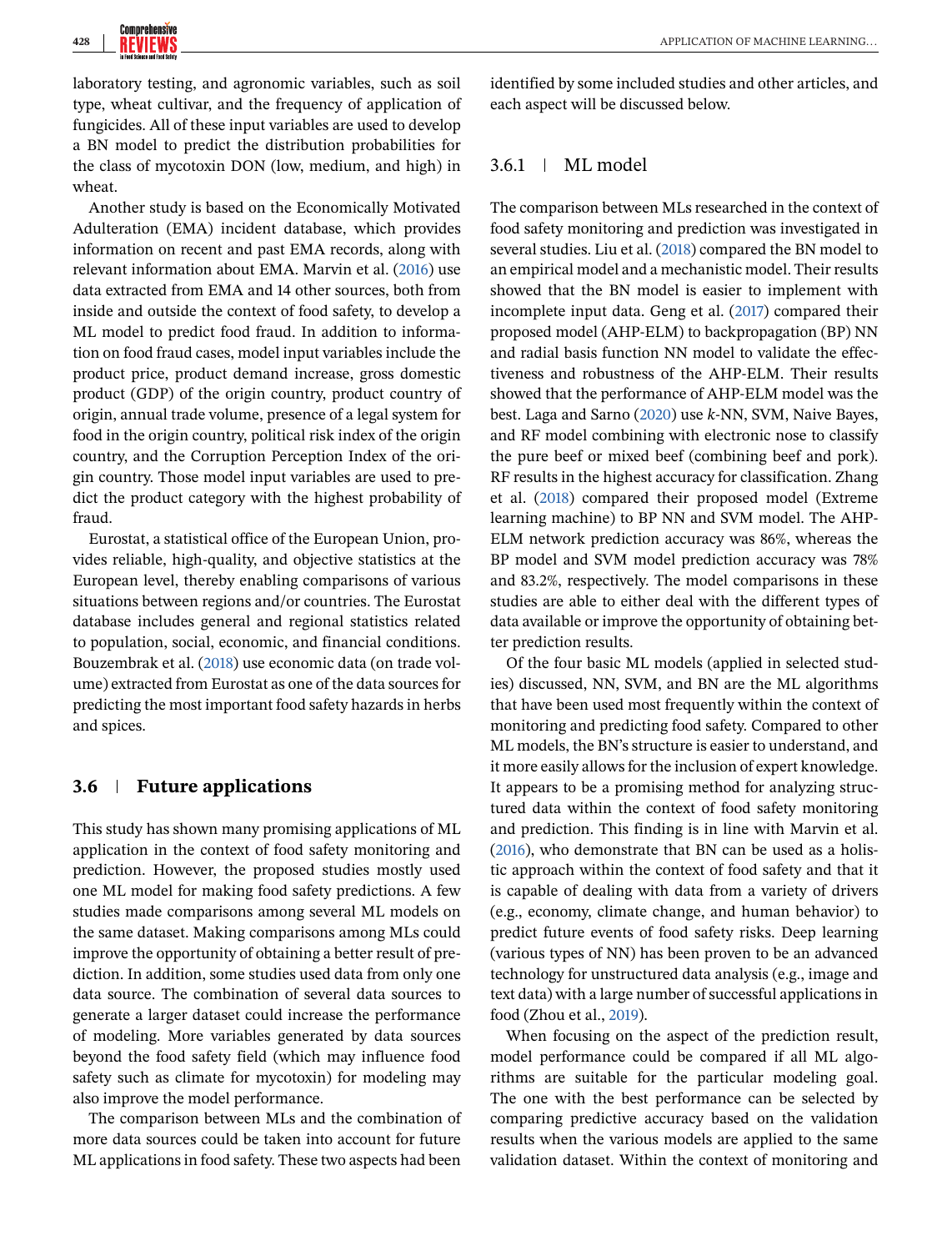predicting food safety, the performance of ML models was quite high, as evidenced by the high model validation results. More comparisons between MLs could be investigated in further research.

ML software, such as Scikit Learn, Pytorch, and Tensor-Flow, which require programming knowledge, are available for researchers to use. Low-code platforms (such as PyCaret, Auto-ViML, H2O AutoML) and no-code platforms (such as Create ML, MakeML, Google Cloud Auto ML, Runway AI), requiring basic programming knowledge, provide solutions with limited functions but allow researchers to quickly apply simple ML models on food safety monitoring.

# 3.6.2 Data

In the food safety monitoring and prediction field, data are the basis for modeling. The lack of public and reliable data is the major hurdle for applications of ML for food safety monitoring and predicting. This problem has been given attention by Marvin et al. [\(2017\)](#page-16-0) and Jin et al. [\(2020\)](#page-15-0) who reviewed big data in food safety. They provide promising data sources within the context of food safety, and state that more and more data become available in food safety research nowadays.

As for the data sources and input variables derived from the included articles in this study, more similar data sources could be found in other countries from comparable institutions. For example, data on mycotoxin DON concentration obtained from the aforementioned data sources have been used in ML modeling to predict the probability of mycotoxin DON levels in wheat (Liu et al., [2018\)](#page-16-0). Similar data related to other hazards and/or other products (e.g., the mycotoxin aflatoxin in corn) could be applied for modeling in the same way.

Other online data sources might contain or generate information relevant to food safety that could also be explored for use in ML modeling. Marvin et al. [\(2017\)](#page-16-0) mention the food safety platform "FOSCOLLAB," which provides integration of various sources from multiple sectors, including animal, agriculture, food, public health, and economic indicators (WHO, [2015a\)](#page-18-0). In addition, the Global Environment Monitoring System (GEMS) database contains important information on the properties of chemicals, growth conditions of microorganisms, and weather reports, which can be used to predict the presence of certain hazards (WHO, [2015b\)](#page-18-0).

Besides online databases, other techniques (such as IoT, social media, smartphones, and satellite imagery) can be applied to provide data related to food safety. Bouzembrak et al. [\(2019\)](#page-15-0) reviewed the IoT application in the food supply chain, which shows that the use of IoT can provide an enormous source of information related to food supply chain. The majority of information related to food safety that is measured by IoT refers to humidity, temperature, and geographical location (GPS). The information obtained from the communicated technologies (most frequently used in IoT were Internet, wireless sensor networks [WSN], and radiofrequency identification [RFID]) can provide more input variables for modeling and thus improve the traceability and monitoring in the food supply chain. Social media platforms such as YouTube, Twitter, and Facebook can be used to collect food safety-related information such as related to foodborne disease, food safety event discussions, or online questionnaires (Soon, [2020\)](#page-17-0). The smartphone can be used to collect food safety data because it is usually applied for conducting food quality assessment, food safety hazard monitoring, and food inspection (Silva & Rocha, [2020\)](#page-17-0). Satellite imagery can be used to collect imagery data related to agricultural product monitoring, such as crop growth and harvest (Mateus et al., [2019\)](#page-16-0).

# **3.7 Limitations of the search method**

This paper followed the methodology of a systematic review, and did not include a meta-analysis. The search was restricted to references published between January 1, 2011 and April 1, 2021. Indeed, the most recent publications—published after April 1, 2021—are thus not included. But we believe the included publications capture the most up-to-date ML applications within the current field of interest. Because this review covered peerreviewed research articles published in English, some articles related to the research question but written in other languages, such as Chinese (e.g., several articles published in 陈夏威 et al., [2019\)](#page-18-0), were not included. The restriction to articles written in English was adopted in light of the fact that English is accepted as the universal language in science. By following the methodology of a systematic review, we did not read full texts in the screening step (b), because the aim of this step was to exclude all nonrelevant references and keep the relevant and possibly relevant references, and because of the large amount (1162) of the initial references. Only published peer-reviewed primary research articles from journals with an ISI impact factor were included in our review in order to reflect the scientific trend of ML applications for the monitoring and prediction of food safety. In this review, we critically evaluated the strengths and weaknesses of these studies. We found, for example, from all ML applications, BN was frequently used for modeling because its model structure is easy to understand and allows for easy incorporation of expert knowledge. We also provided recommendations for future studies, such as (a) comparing different MLs is useful for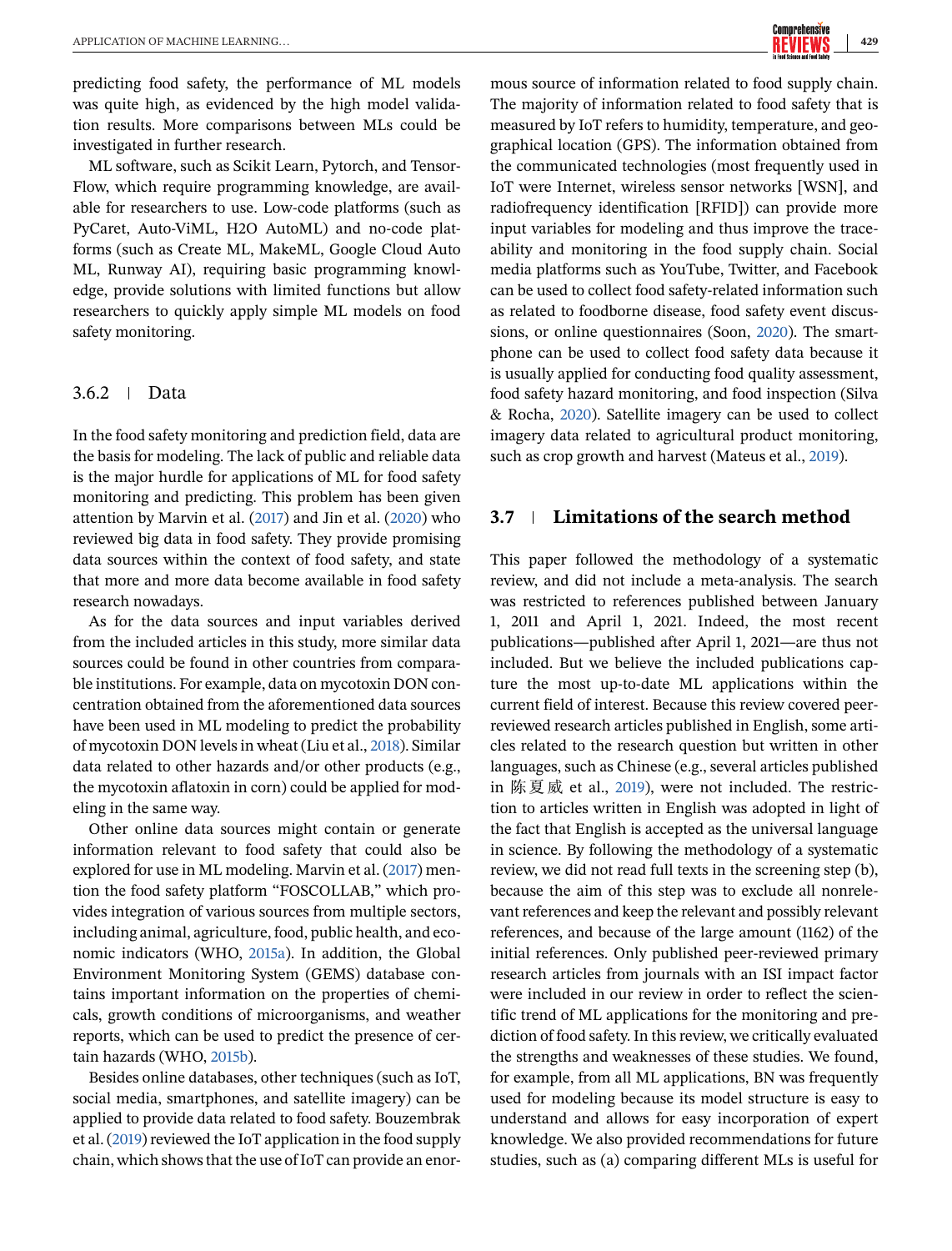<span id="page-14-0"></span>

obtaining better prediction results, and (b) cross-validation and external validation are useful for validating model robustness. Our review focused in detail on ML application using structured data in the food safety domain. We only shortly mentioned ML application on unstructured data because unstructured data have been reviewed recently in a detailed way by several other review papers, and we have referred the readers to these review papers for more detail. Predefined search strings were set for the reference search. These search strings related to ML models probably did not cover all possible ML models, given the breadth and frequent updating of ML models (based on the basic ML models). The most commonly used ML models within the context of food safety were retrieved and discussed in the current review. The discussion could be used as an introduction to the topic and to provide insight for further investigation on other applications of ML models within this context.

# **4 CONCLUSION**

This study identifies and evaluates ML models for the monitoring and prediction of food safety. A systematic literature search yielded 114 relevant studies, 75% of which had been published in the last 5 years. The use of ML models within the context of food safety monitoring and prediction is thus still in its early stage but increasing rapidly. The predictive accuracy of the retrieved studies is high, indicating that ML models offer a promising method with regard to the monitoring and prediction of food safety. In the various ML models applied in the 114 studies, BN is the most frequently used algorithm for analyzing structured data, as its model structure is easy to understand and allows for easy incorporation of expert knowledge. NN is the main algorithm for analyzing unstructured data, as it can more easily handle image data and text data. The suggestions for data sources and input variables identified in this study suggest several avenues for future studies applying ML models for the monitoring and prediction of food safety.

# **ACKNOWLEDGMENTS**

This research received financial support from the Chinese Scholarship Council and Wageningen University & Research.

#### **AUTHOR CONTRIBUTIONS**

X. Wang Data curation-lead, writing-original draft-Lead; Y. Bouzembrak Writing-review and editing-equal; A. G. H. M Oude Lansink writing-review and editing-equal; HJ van der Fels-Klerx writing-review and editing-equal.

# **CONFLICT OF INTEREST**

The authors declare no conflict of interest.

# **REFERENCES**

- Abe, S. (2005). *Support vector machines for pattern classification* (Vol. 2). Springer. <https://doi.org/10.1007/978-1-84996-098-4>
- Adem, K., & Közkurt, C. (2019). Defect detection of seals in multilayer aseptic packages using deep learning. *Turkish Journal of Electrical Engineering and Computer Sciences*, *27*(6), 4220–4230. [https://doi.](https://doi.org/10.3906/ELK-1903-112) [org/10.3906/ELK-1903-112](https://doi.org/10.3906/ELK-1903-112)
- Alfian, G., Syafrudin, M., Farooq, U., Ma'arif, M. R., Syaekhoni, M. A., Fitriyani, N. L., Lee, J., & Rhee, J. (2020). Improving efficiency of RFID-based traceability system for perishable food by utilizing IoT sensors and machine learning model. *Food Control*, *110*, 107016. <https://doi.org/10.1016/j.foodcont.2019.107016>
- Alfian, G., Syafrudin, M., Fitriyani, N. L., Rhee, J., Ma'arif, M. R., & Riadi, I. (2020). *Traceability system using IoT and forecasting model for food supply chain*. Paper presented at the 2020 International Conference on Decision Aid Sciences and Application, DASA, 2020. <https://doi.org/10.1109/DASA51403.2020.9317011>

Alpaydin, E. (2010). *Introduction to machine learning*. MIT Press.

- Altman, D. G., & Royston, P. (2000). What do we mean by validating a prognostic model? *Statistics in medicine*, *19*(4), 453–473.
- Anguita, D., Ghio, A., Greco, N., Oneto, L., & Ridella, S. (2010). *Model selection for support vector machines: Advantages and disadvantages of the machine learning theory*. Paper presented at the 2010 International Joint Conference on Neural Networks (IJCNN), Barcelona. <https://doi.org/10.1109/IJCNN.2010.5596450>
- Ayan, E., Erbay, H., & Varçın, F. (2020). Crop pest classification with a genetic algorithm-based weighted ensemble of deep convolutional neural networks. *Computers and Electronics in Agriculture*, *179*, 105809. <https://doi.org/10.1016/j.compag.2020.105809>
- Balamurugan, S., Ayyasamy, A., & Joseph, K. (2019). An efficient bayes classifiers algorithm for traceability of food supply chain management using internet of things. *International Journal of Engineering and Advanced Technology*, *9*(1), 2995–3005. <https://doi.org/10.35940/ijeat.A1379.109119>
- Banerjee, S., Saini, A. K., Nigam, H., & Vijay, V. (2020). *IoT instrumented food and grain warehouse traceability system for farmers*. Paper presented at the 2020 International Conference on Artificial Intelligence and Signal Processing, AISP 2020. [https://doi.org/10.](https://doi.org/10.1109/AISP48273.2020.9073248) [1109/AISP48273.2020.9073248](https://doi.org/10.1109/AISP48273.2020.9073248)
- Barbosa, L., Filgueiras, J., Rocha, G., Cardoso, H. L., Reis, L. P., Machado, J. P., Caldeira, A. C. & Oliveira, A. M. (2019). Automatic identification of economic activities in complaints. Paper presented at the 7th International Conference on Statistical Language and Speech Processing, SLSP 2019 (pp. 249-260): Springer, Verlag.
- Bennion, M., Morrison, L., Brophy, D., Carlsson, J., Abrahantes, J. C., & Graham, C. T. (2019). Trace element fingerprinting of blue mussel (*Mytilus edulis*) shells and soft tissues successfully reveals harvesting locations. *Science of the Total Environment*, *685*, 50–58. <https://doi.org/10.1016/j.scitotenv.2019.05.233>
- Bisgin, H., Bera, T., Ding, H., Semey, H. G., Wu, L., Liu, Z., Barnes, A. E., Langley, D. A., Pava-Ripoll, M., Vyas, H. J., Tong, W., & Xu, J. (2018). Comparing SVM and ANN based machine learning methods for species identification of food contaminating beetles. *Scientific Reports*, *8*(1), 6532. <https://doi.org/10.1038/s41598-018-24926-7>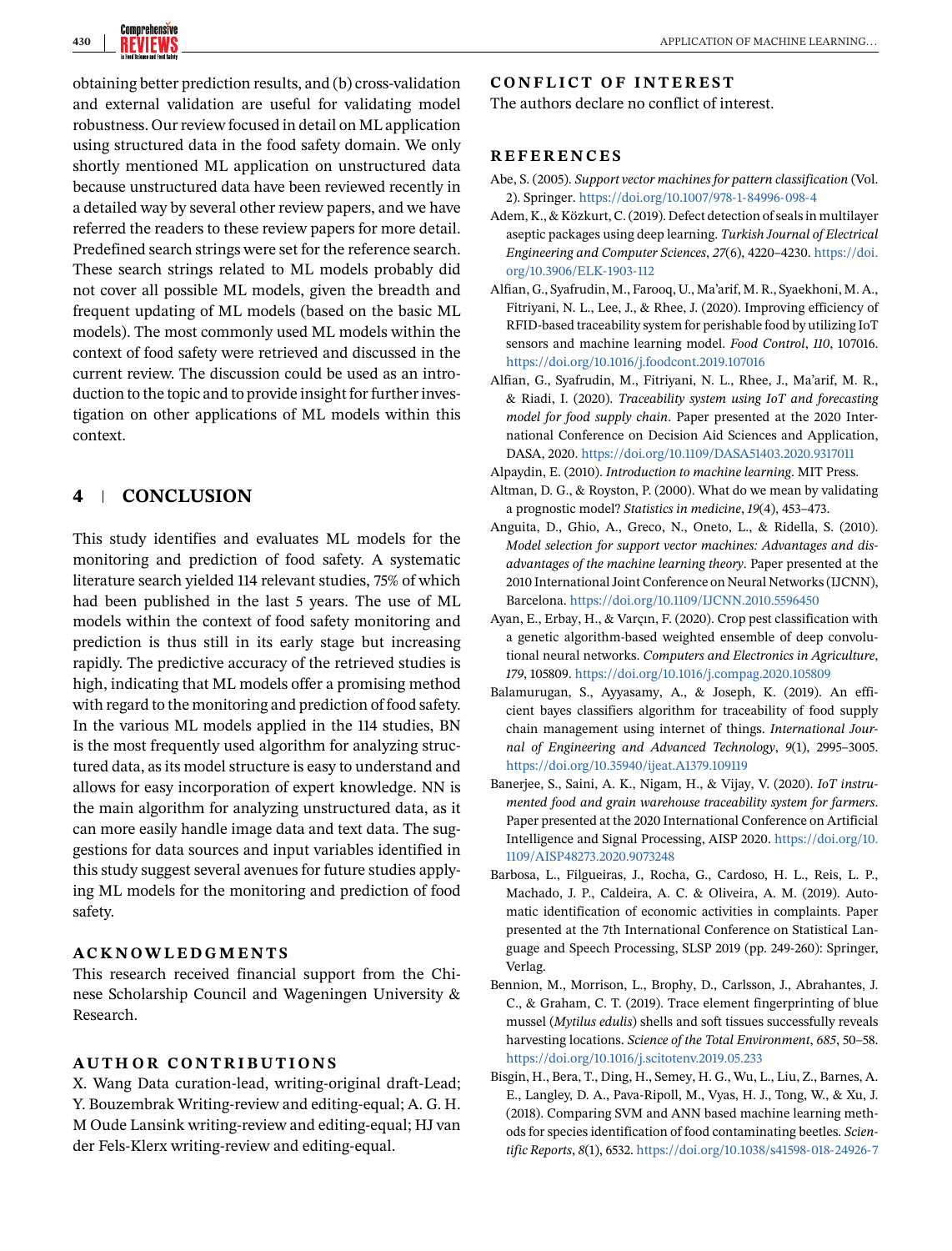- <span id="page-15-0"></span>Bouzembrak, Y., Camenzuli, L., Janssen, E., & Fels-Klerx, H. J. V. D. (2018). Application of Bayesian Networks in the development of herbs and spices sampling monitoring system. *Food Control*, *83*, 38–44.
- Bouzembrak, Y., Klüche, M., Gavai, A., & Marvin, H. J. P. (2019). Internet of Things in food safety: Literature review and a bibliometric analysis. *Trends in Food Science & Technology*, *94*, 54–64. <https://doi.org/10.1016/j.tifs.2019.11.002>
- Bouzembrak, Y., & Marvin, H. J. P. (2016). Prediction of food fraud type using data from Rapid Alert System for Food and Feed (RASFF) and Bayesian network modelling. *Food Control*, *61*, 180– 187. <https://doi.org/10.1016/j.foodcont.2015.09.026>
- Bouzembrak, Y., & Marvin, H. J. P. (2019). Impact of drivers of change, including climatic factors, on the occurrence of chemical food safety hazards in fruits and vegetables: A Bayesian Network approach. *Food Control*, *97*, 67–76. [https://doi.org/10.1016/j.](https://doi.org/10.1016/j.foodcont.2018.10.021) [foodcont.2018.10.021](https://doi.org/10.1016/j.foodcont.2018.10.021)
- Buriticá, J. A., & Tesfamariam, S. (2015). Consequence-based framework for electric power providers using Bayesian belief network. *International Journal of Electrical Power and Energy Systems*, *64*, 233–241. <https://doi.org/10.1016/j.ijepes.2014.07.034>
- Bzdok, D., Altman, N., & Krzywinski, M. (2018). Statistics versus machine learning. *Nature Methods*,*15*(4), 233–234. [https://doi.org/](https://doi.org/10.1038/nmeth.4642) [10.1038/nmeth.4642](https://doi.org/10.1038/nmeth.4642)
- Chakraborty, S. K., Mahanti, N. K., Mansuri, S. M., Tripathi, M. K., Kotwaliwale, N., & Jayas, D. S. (2021). Non-destructive classification and prediction of aflatoxin-B1 concentration in maize kernels using Vis–NIR (400–1000 nm) hyperspectral imaging. *Journal of Food Science and Technology*, *58*, 437–450.
- Chan, J. C. -W., Chan, K. -P., & Yeh, A. G. -O. (2001). Detecting the nature of change in an urban environment: A comparison of machine learning algorithm. *Photogrammetric Engineering and Remote Sensing*, *67*(2), 213–225.
- Chang, W. T., Yeh, Y. P., Wu, H. Y., Lin, Y. F., Dinh, T. S., & Lian, I. (2020). An automated alarm system for food safety by using electronic invoices. *PLoS ONE*,*15*(1), e0228035. [https://doi.org/10.1371/](https://doi.org/10.1371/journal.pone.0228035) [journal.pone.0228035](https://doi.org/10.1371/journal.pone.0228035)
- Chin, C. D., Linder, V., & Sia, S. K. (2007). Lab-on-a-chip devices for global health: Past studies and future opportunities. *Lab on A Chip*, *7*(1), 41–57. <https://doi.org/10.1039/b611455e>
- EFSA Guidance for those carrying out systematic reviews European Food Safety Authority (EFSA). (2010). Application of systematic review methodology to food and feed safety assessments to support decision making. *EFSA Journal*, *8*(6), 1637.
- European Commission (2000). 'White Paper on Food Safety in the European Union' COM(99)719. [https://ec.europa.eu/](https://ec.europa.eu/food/sites/food/files/safety/docs/gfl_white%2010paper_food%2010safety_2000_en.pdf) [food/sites/food/files/safety/docs/gfl\\_white%2010paper\\_food%](https://ec.europa.eu/food/sites/food/files/safety/docs/gfl_white%2010paper_food%2010safety_2000_en.pdf) [2010safety\\_2000\\_en.pdf](https://ec.europa.eu/food/sites/food/files/safety/docs/gfl_white%2010paper_food%2010safety_2000_en.pdf)
- European Commission. (2002). Regulation (EC) No 178/2002 of the European Parliament and of the Council of 28 January 2002 laying down the general principles and requirements of food law, establishing the European Food Safety Authority and laying down procedures in matters of food safety. *Official Journal of the European Communities*, *31*, 1–24.
- European Commission (2006). *Commission Recommendation of 6 February 2006 on the reduction of the presence of dioxins, furans and PCBs in feedstuffs and foodstuffs (notified under document number C*(2006) 235). Author.
- Cortes, C., & Vapnik, V. (1995). Support-vector networks. *Machine Learning*, *20*(3), 273–297. <https://doi.org/10.1007/bf00994018>
- Deng, X., Cao, S., & Horn, A. L. (2021). Emerging applications of machine learning in food safety. *Annual Review of Food Science and Technology*, *12*, 513–538.
- Dong, W., Zhang, Y., Zhang, B., & Wang, X. (2012). Quantitative analysis of adulteration of extra virgin olive oil using Raman spectroscopy improved by Bayesian framework least squares support vector machines. *Analytical Methods*, *4*(9), 2772–2777. [https://doi.](https://doi.org/10.1039/c2ay25431j) [org/10.1039/c2ay25431j](https://doi.org/10.1039/c2ay25431j)
- Duan, K. -B., & Keerthi, S. S. (2005). *Which is the best multiclass SVM method? An empirical study*. Paper presented at the International Workshop on Multiple Classifier Systems.
- Esser, D. S., Leveau, J. H. J., & Meyer, K. M. (2015). Modeling microbial growth and dynamics. *Applied Microbiology and Biotechnology*, *99*(21), 8831–8846. <https://doi.org/10.1007/s00253-015-6877-6>
- Estelles-Lopez, L., Ropodi, A., Pavlidis, D., Fotopoulou, J., Gkousari, C., Peyrodie, A., Panagou, E., Nychas, G. -J., & Mohareb, F. (2017). An automated ranking platform for machine learning regression models for meat spoilage prediction using multi-spectral imaging and metabolic profiling. *Food Research International*, *99*, 206–215.
- Focker, M., van der Fels-Klerx, H. J., & Lansink O., & A, G. J. M. (2018). Systematic review of methods to determine the costeffectiveness of monitoring plans for chemical and biological hazards in the life sciences. *Comprehensive Reviews in Food Science and Food Safety*, *17*(3), 633–645. [https://doi.org/10.1111/1541-4337.](https://doi.org/10.1111/1541-4337.12340) [12340](https://doi.org/10.1111/1541-4337.12340)
- Geng, Z., Shang, D., Han, Y., & Zhong, Y. (2019). Early warning modeling and analysis based on a deep radial basis function neural network integrating an analytic hierarchy process: A case study for food safety. *Food Control*, *96*, 329–342. [https://doi.org/10.1016/](https://doi.org/10.1016/j.foodcont.2018.09.027) [j.foodcont.2018.09.027](https://doi.org/10.1016/j.foodcont.2018.09.027)
- Geng, Z., Zhao, S., Tao, G., & Han, Y. (2017). Early warning modeling and analysis based on analytic hierarchy process integrated extreme learning machine (AHP-ELM): Application to food safety. *Food Control*, *78*, 33–42. [https://doi.org/10.1016/j.foodcont.](https://doi.org/10.1016/j.foodcont.2017.02.045) [2017.02.045](https://doi.org/10.1016/j.foodcont.2017.02.045)
- Géron, A. (2019). *Hands-on machine learning with Scikit-Learn, Keras, and TensorFlow: Concepts, tools, and techniques to build intelligent systems*. O'Reilly Media.
- Goldberg, D. M., Khan, S., Zaman, N., Gruss, R. J., & Abrahams, A. S. (2020). Text mining approaches for postmarket food safety surveillance using online media. *Risk Analysis*. [https://doi.org/10.](https://doi.org/10.1111/risa.13651) [1111/risa.13651](https://doi.org/10.1111/risa.13651)
- Gui, J., Wu, Z., Gu, M., & Bao, X. (2019). Non-destructive detection of pesticide residues on broccoli based on NIR hyperspectral imaging. *International Agricultural Engineering Journal*, *28*(1), 290– 295.
- Ibáñez, A. L. (2015). Fish traceability: Guessing the origin of fish from a seafood market using fish scale shape. *Fisheries Research*, *170*, 82–88. <https://doi.org/10.1016/j.fishres.2015.05.016>
- International Organization for Standardization (ISO). (2013). *ISO 22003 Food Safety Management Systems*. [https://www.iso.org/](https://www.iso.org/standard/60605.html) [standard/60605.html](https://www.iso.org/standard/60605.html)
- International Organization for Standardization (ISO). (2016). *ISO 22000 Food Safety Plain English Dictionary*. [http://praxiom.com/](http://praxiom.com/iso-22000-definitions.htm) [iso-22000-definitions.htm](http://praxiom.com/iso-22000-definitions.htm)
- Jin, C., Bouzembrak, Y., Zhou, J., Liang, Q., van den Bulk, L. M., Gavai, A., Liu, N., van den Heuvel, L. J., Hoenderdaal, W., &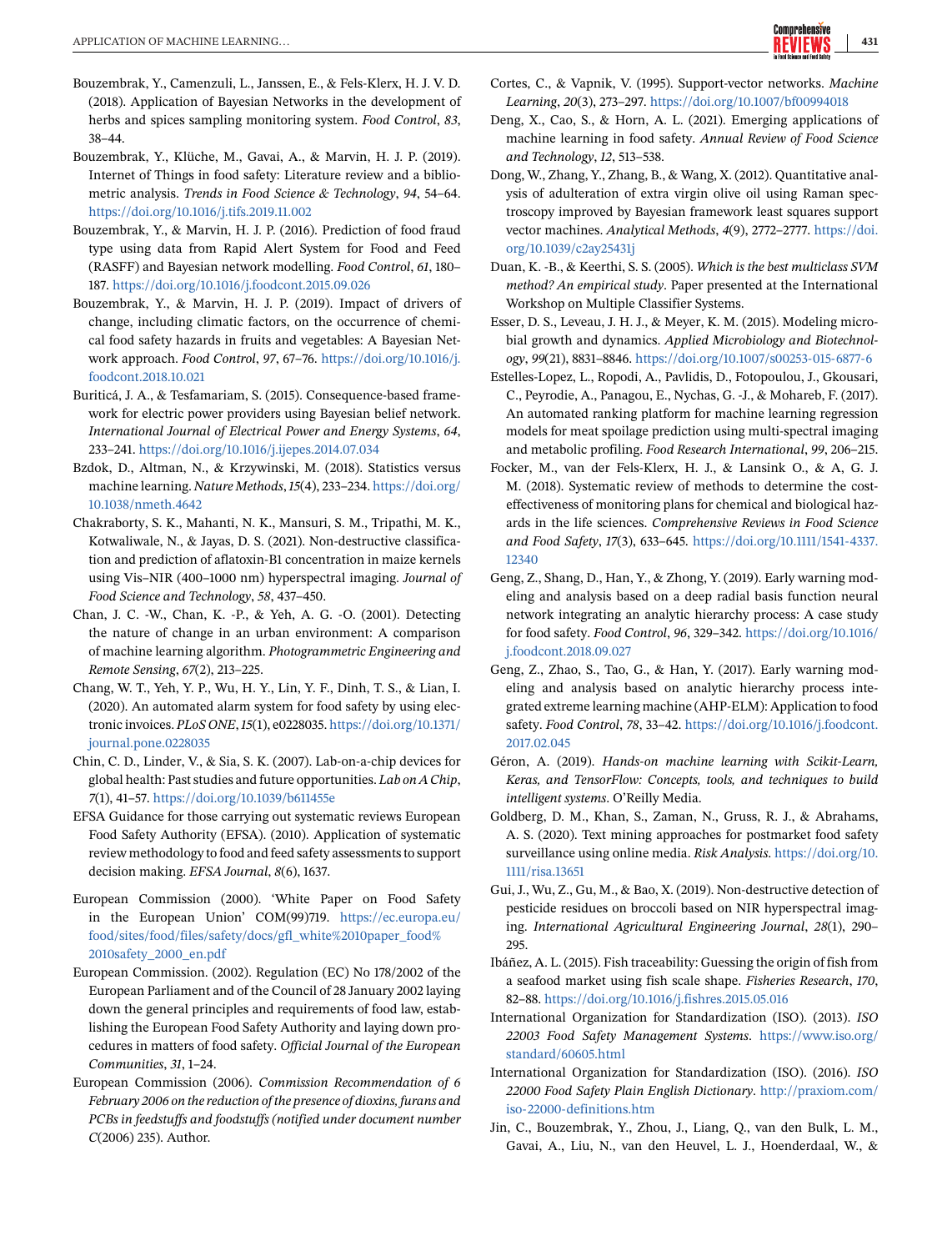<span id="page-16-0"></span>Marvin, H. J. (2020). Big data in food safety-A review. *Current Opinion in Food Science*, *36*, 24–32.

- Kodors, S., Lacis, G., Zhukov, V., & Bartulsons, T. (2020). *Pear and apple recognition using deep learning and mobile*. Paper presented at the 19th International Scientific Conference Engineering for Rural Development, ERD 2020.
- KNMI. (2020). *About KNMI*. [https://www.knmi.nl/over-het-knmi/](https://www.knmi.nl/over-het-knmi/about) [about](https://www.knmi.nl/over-het-knmi/about)
- Kuhn, M., & Johnson, K. (2019). *Feature engineering and selection: A practical approach for predictive models*. CRC Press.
- Kuzuoka, K., Kawai, K., Yamauchi, S., Okada, A., & Inoshima, Y. (2020). Chilling control of beef and pork carcasses in a slaughterhouse based on causality analysis by graphical modelling. *Food Control*, *118*, 107353. [https://doi.org/10.1016/j.foodcont.2020.](https://doi.org/10.1016/j.foodcont.2020.107353) [107353](https://doi.org/10.1016/j.foodcont.2020.107353)
- Laga, S. A., & Sarno, R. (2020). Temperature effect of electronic nose sampling for classifying mixture of beef and pork.*Indonesian Journal of Electrical Engineering and Computer Science*, *19*(3), 1626– 1634. <https://doi.org/10.11591/ijeecs.v19.i3.pp1626-1634>
- Lawley, R., Curtis, L., & Davis, J. (2012). *The food safety hazard guidebook*. Royal Society of Chemistry.
- Li, B., Xiao, H., & Ou, J. (2013). Predicting the bacterial growth in MAP chilled beef by Artificial Neural Networks. *Journal of Pure and Applied Microbiology*, *7*, 123–129.
- Liang, K., Huang, J., He, R., Wang, Q., Chai, Y., & Shen, M. (2020). Comparison of Vis-NIR and SWIR hyperspectral imaging for the non-destructive detection of DON levels in Fusarium head blight wheat kernels and wheat flour. *Infrared Physics and Technology*, *106*, 103281. <https://doi.org/10.1016/j.infrared.2020.103281>
- Liang, N., Sun, S., Zhang, C., He, Y., & Qiu, Z. (2020). Advances in infrared spectroscopy combined with artificial neural network for the authentication and traceability of food. *Critical Reviews in Food Science and Nutrition*. [https://doi.org/10.1080/10408398.](https://doi.org/10.1080/10408398.2020.1862045) [2020.1862045](https://doi.org/10.1080/10408398.2020.1862045)
- Lim, J., Kim, G., Mo, C., Kim, M. S., Chao, K., Qin, J., Fu, X., Baek, I., & Cho, B. K. (2016). Detection of melamine in milk powders using near-infrared hyperspectral imaging combined with regression coefficient of partial least square regression model. *Talanta*, *151*, 183–191. <https://doi.org/10.1016/j.talanta.2016.01.035>
- Lim, K., Pan, K., Yu, Z., & Xiao, R. H. (2020). Pattern recognition based on machine learning identifies oil adulteration and edible oil mixtures. *Nature Communications*, *11*(1), 5353. [https://doi.org/](https://doi.org/10.1038/s41467-020-19137-6) [10.1038/s41467-020-19137-6](https://doi.org/10.1038/s41467-020-19137-6)
- Liu, C., Manstretta, V., Rossi, V., & Van Der Fels-Klerx, H. J. (2018). Comparison of three modelling approaches for predicting deoxynivalenol contamination in winter wheat. *Toxins*, *10*(7), 267. <https://doi.org/10.3390/toxins10070267>
- Liu, Z., Jiang, J., Qiao, X., Qi, X., Pan, Y., & Pan, X. (2020). Using convolution neural network and hyperspectral image to identify moldy peanut kernels. *LWT - Food Science and Technology*, *132*, 109815. <https://doi.org/10.1016/j.lwt.2020.109815>
- Liu, Z., Meng, L., Zhao, W., & Yu, F. (2010). *Application of ANN in food safety early warning*. Paper presented at the 2010 2nd International Conference on Future Computer and Communication, ICFCC 2010, Wuhan. [https://doi.org/10.1109/ICFCC.2010.549](https://doi.org/10.1109/ICFCC.2010.5497450) [7450](https://doi.org/10.1109/ICFCC.2010.5497450)
- Lucas Pascual, A., Madueño Luna, A., de Jódar Lázaro, M., Molina Martínez, J. M., Ruiz Canales, A., Madueño Luna, J. M., & Justicia Segovia, M. (2020). Analysis of the functionality of the feed

chain in olive pitting, slicing and stuffing machines by IoT, Computer Vision and Neural Network Diagnosis. *Sensors*, *20*(5), 1541. <https://doi.org/10.3390/s20051541>

- Lupolova, N., Dallman, T. J., Holden, N. J., & Gally, D. L. (2017). Patchy promiscuity: Machine learning applied to predict the host specificity of *Salmonella enterica* and *Escherichia coli*. *Microbial Genomics*, *3*(10), e000135.
- Ma, Y., Hou, Y., Liu, Y., & Xue, Y. (2016). *Research of food safety risk assessment methods based on big data*. Paper presented at the 2016 IEEE International Conference on Big Data Analysis, ICBDA 2016. <https://doi.org/10.1109/ICBDA.2016.7509812>
- Magalhães, G., Faria, B. M., Reis, L. P., & Cardoso, H. L. (2019). *Text mining applications to facilitate economic and food safety law enforcement*. Paper presented at the 4th International Conference on Big Data Analytics, Data Mining and Computational Intelligence 2019, BigDaCI 2019 and the 8th International Conference on Theory and Practice in Modern Computing 2019, TPMC 2019. [10.33965/bigdaci2019\\_201907c025](http://10.33965/bigdaci2019_201907c025)
- Magalhães, G., Faria, B. M., Reis, L. P., Cardoso, H. L., Caldeira, C., & Oliveira, A. (2020). *Automating complaints processing in the food and economic sector: A classification approach*. Paper presented at the 8th World Conference on Information Systems and Technologies, WorldCIST 2020.
- Maharana, A., Cai, K., Hellerstein, J., Hswen, Y., Munsell, M., Staneva, V., Verma, M., Vint, C., Wijaya, D., & Nsoesie, E. O. (2019). Detecting reports of unsafe foods in consumer product reviews. *JAMIA Open*, *2*(3), 330–338. [https://doi.org/10.1093/jamiaopen/](https://doi.org/10.1093/jamiaopen/ooz030) [ooz030](https://doi.org/10.1093/jamiaopen/ooz030)
- Mao, D., Wang, F., Hao, Z., & Li, H. (2018). Credit evaluation system based on blockchain for multiple stakeholders in the food supply chain. *International Journal of Environmental Research and Public Health*, *15*(8), 1627. <https://doi.org/10.3390/ijerph15081627>
- Marvin, J. E. M., Bouzembrak, Y., Hendriksen, P. J., & Staats, M. (2017). Big data in food safety: An overview. *Critical Reviews in Food Science and Nutrition*, *57*(11), 2286–2295. [https://doi.org/10.](https://doi.org/10.1080/10408398.2016.1257481) [1080/10408398.2016.1257481](https://doi.org/10.1080/10408398.2016.1257481)
- Marvin, H. J., Bouzembrak, Y., Janssen, E. M., van der Zande, M., Murphy, F., Sheehan, B., Mullins, M., Bouwmeester, H. (2017). Application of Bayesian networks for hazard ranking of nanomaterials to support human health risk assessment. *Nanotoxicology*, *11*(1), 123–133. <https://doi.org/10.1080/17435390.2016.1278481>
- Marvin, H. J. P., Bouzembrak, Y., Janssen, E. M., van der Fels- Klerx, H. J., van Asselt, E. D., & Kleter, G. A. (2016). A holistic approach to food safety risks: Food fraud as an example. *Food Research International*, *89*, 463–470. <https://doi.org/10.1016/j.foodres.2016.08.028>
- Mateus, M., Fernandes, J., Revilla, M., Ferrer, L., Villarreal, M. R., Miller, P., Schmidt, W., Maguire, J., Silva, A., & Pinto, L. (2019). *Early warning systems for shellfish safety: The pivotal role of computational science*. Paper presented at the International Conference on Computational Science.
- Mithun, B. S., Shinde, S., Bhavsar, K., Chowdhury, A., Mukhopadhyay, S., Gupta, K., Bhowmick, B., & Kimbahune, S. (2018). *Non-destructive method to detect artificially ripened banana using hyperspectral sensing and RGB imaging*. Paper presented at the Sensing for Agriculture and Food Quality and Safety X 2018. [https:](https://doi.org/10.1117/12.2306367) [//doi.org/10.1117/12.2306367](https://doi.org/10.1117/12.2306367)
- Mohite, J., Karale, Y., Pappula, S., Ahammed, S. T. P., Sawant, S. D., & Hingmire, S. (2017). *Detection of pesticide (Cyantraniliprole) residue on grapes using hyperspectral sensing*. Paper presented at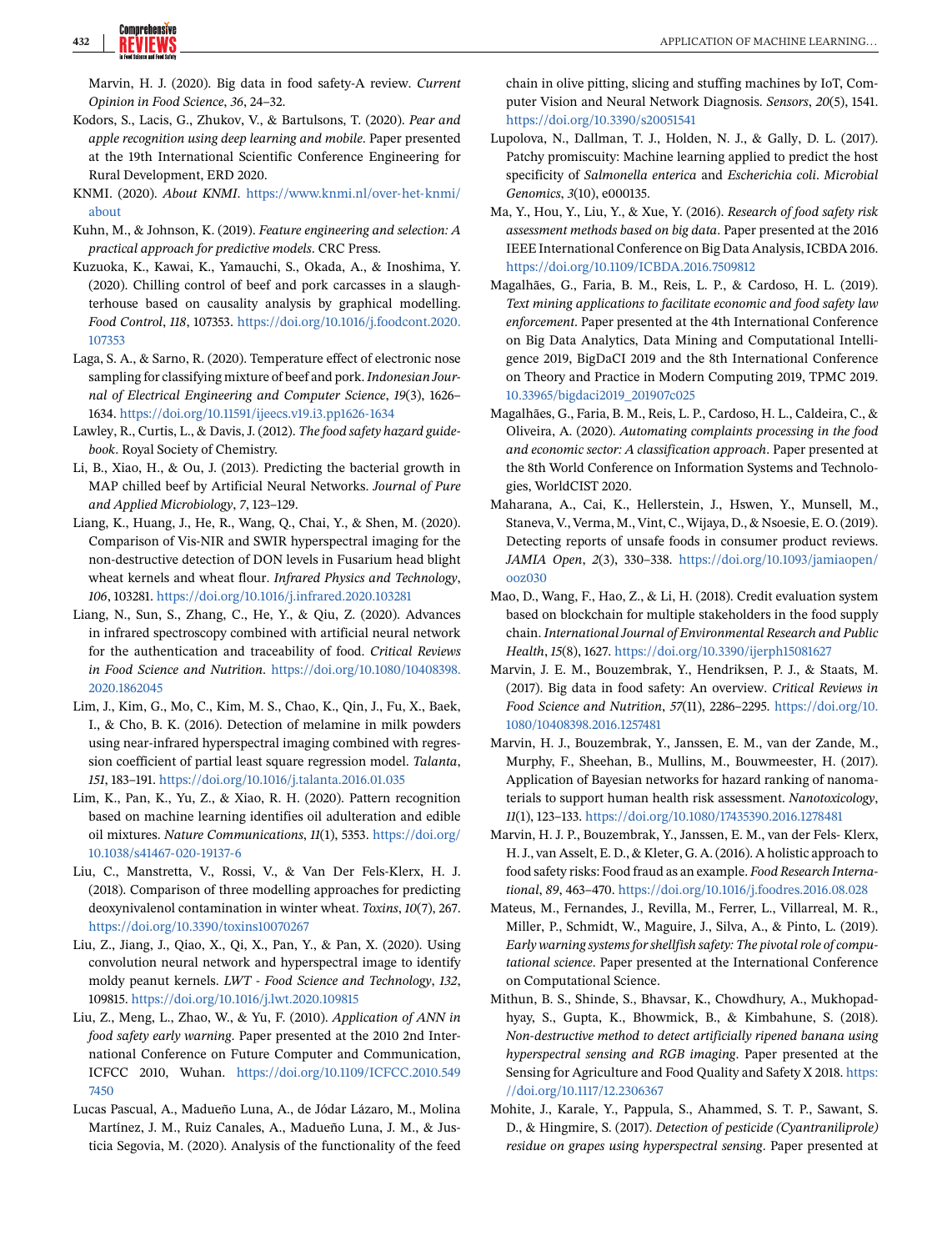<span id="page-17-0"></span>the Sensing for Agriculture and Food Quality and Safety IX 2017. <https://doi.org/10.1117/12.2261797>

- Munck, N., Njage, P. M. K., Leekitcharoenphon, P., Litrup, E., & Hald, T. (2020). Application of whole-genome sequences and machine learning in source attribution of *Salmonella* Typhimurium. *Risk Analysis*, *40*(9), 1693–1705. <https://doi.org/10.1111/risa.13510>
- Murphy, K. P. (2012). *Machine learning: A probabilistic perspective*. MIT Press.
- Nie, P., Qu, F., Lin, L., He, Y., Feng, X., Yang, L., Gao, H., & Zhao, L., & Huang, L. (2021). Trace identification and visualization of multiple benzimidazole pesticide residues on toona sinensis leaves using terahertz imaging combined with deep learning. *International Journal of Molecular Sciences*, *22*(7), 3425. [https://doi.org/](https://doi.org/10.3390/ijms22073425) [10.3390/ijms22073425](https://doi.org/10.3390/ijms22073425)
- Nielsen, T. D., & Jensen, F. V. (2009). *Bayesian networks and decision graphs*. Springer Science & Business Media.
- Paliwal, M., & Kumar, U. A. (2009). Neural networks and statistical techniques: A review of applications. *Expert Systems with Applications*, *36*(1), 2–17. <https://doi.org/10.1016/j.eswa.2007.10.005>
- Pan, Y., Jiang, J., Wang, R., & Cao, H. (2008). Advantages of support vector machine in QSPR studies for predicting auto-ignition temperatures of organic compounds. *Chemometrics and Intelligent Laboratory Systems*, *92*(2), 169–178. [https://doi.org/10.1016/j.](https://doi.org/10.1016/j.chemolab.2008.03.002) [chemolab.2008.03.002](https://doi.org/10.1016/j.chemolab.2008.03.002)
- Patsekin, V., On, S., Sturgis, J., Bae, E., Rajwa, B., Patsekin, A., & Robinson, J. P. (2019). *Classification of Arcobacter species using variational autoencoders*. Paper presented at the Sensing for Agriculture and Food Quality and Safety XI 2019. [https://doi.org/10.](https://doi.org/10.1117/12.2521722) [1117/12.2521722](https://doi.org/10.1117/12.2521722)
- Petrea, S. M., Costache, M., Cristea, D., Strungaru, S. A., Simionov, I. A., Mogodan, A., Oprica, L., & Cristea, V. (2020). A machine learning approach in analyzing bioaccumulation of heavy metals in turbot tissues. *Molecules*, *25*(20), 4696. [https://doi.org/10.3390/](https://doi.org/10.3390/molecules25204696) [molecules25204696](https://doi.org/10.3390/molecules25204696)
- Pham, D., Dimov, S., & Nguyen, C. (2005). Selection of K in K -means clustering. *Proceedings of The Institution of Mechanical Engineers Part C-journal of Mechanical Engineering Science*, *219*, 103–119. <https://doi.org/10.1243/095440605x8298>
- Poddar, S., Ozcan, K., Chakraborty, P., Ahsani, V., Sharma, A. & Sarkar, S. (2018). Comparison of machine learning algorithms to determine traffic congestion from camera images. In Transportation Research Board 97th annual meeting, Washington, DC (pp. 7-11).
- Qin, T., Liu, S., Mao, Y., Liu, X., Tang, X., Li, R., & Cai, W. (2018). PSObased BP-ANN predictive model of *S*. Typhimurium in processing of surimi with citric acid. *Journal of Food Safety*, *38*(1), e12420. <https://doi.org/10.1111/jfs.12420>
- Rapid Alert System for Food and Feed (RASFF). (2020). About RASFF. [https://ec.europa.eu/food/safety/rasff\\_en](https://ec.europa.eu/food/safety/rasff_en)
- Rong, D., Xie, L., & Ying, Y. (2019). Computer vision detection of foreign objects in walnuts using deep learning. *Computers and Electronics in Agriculture*, *162*, 1001–1010. [https://doi.org/10.1016/](https://doi.org/10.1016/j.compag.2019.05.019) [j.compag.2019.05.019](https://doi.org/10.1016/j.compag.2019.05.019)
- Ropodi, A., Panagou, E., & Nychas, G. -J. (2016). Data mining derived from food analyses using non-invasive/non-destructive analytical techniques; determination of food authenticity, quality & safety in tandem with computer science disciplines. *Trends in Food Science & Technology*, *50*, 11–25.
- Ru, G., Crescio, M. I., Ingravalle, F., Maurella, C., Gregori, D., Lanera, C., Azzolina, D., Lorenzoni, G., Soriani, N., Zec, S., Berchialla, P., Mercadante, S., Zobec, F., Ghidina, M., Baldas, S., Bonifacio, B., Kinkopf, A., Kozina, D., Nicolandi, L., & Rosat, L. (2017). Machine Learning Techniques applied in risk assessment related to food safety. *EFSA Supporting Publications*, *14*(7), 1254E.
- Shalev-Shwartz, S., & Ben-David, S. (2014). *Understanding machine learning: From theory to algorithms*. Cambridge University Press.
- Silva, A. F. S., & Rocha, F. R. (2020). A novel approach to detect milk adulteration based on the determination of protein content by smartphone-based digital image colorimetry. *Food Control*, *115*(9), 107299.
- Šojić, B., Pavlić, B., Ikonić, P., Tomović, V., Ikonić, B., Zeković, Z., Kocić-Tanackov, S., Jokanović, M., Škaljac, S., & Ivić, M. (2019). Coriander essential oil as natural food additive improves quality and safety of cooked pork sausages with different nitrite levels. *Meat Science*, *157*, 107879. [https://doi.org/10.1016/j.meatsci.2019.](https://doi.org/10.1016/j.meatsci.2019.107879) [107879](https://doi.org/10.1016/j.meatsci.2019.107879)
- Song, B., Shang, K., He, J., Yan, W. & Zhang, T. (2020). Impact assessment of food safety news using stacking ensemble learning. Paper presented at the 27th ISTE International Conference on Transdisciplinary Engineering, TE 2020. [https://doi.org/10.3233/](https://doi.org/10.3233/ATDE200094) [ATDE200094](https://doi.org/10.3233/ATDE200094)
- Song, D., Cai, C., & Peng, Z. (2019). Pork registration using skin image with deep neural network features. D. Wang & L. J. Zhang (Eds.), *Artificial Intelligence and Mobile Services – AIMS 2019*. Lecture Notes in Computer Science, (Vol. 11516, pp. 39–53). Springer, Cham. [https://doi.org/10.1007/978-3-030-23367-9\\_4](https://doi.org/10.1007/978-3-030-23367-9_4)
- Soon, J. M. (2020). Consumers' awareness and trust toward food safety news on social media in Malaysia. *Journal of Food Protection*, *83*(3), 452–459.
- Spink, J., & Moyer, D. C. (2011). Defining the public health threat of food fraud. *Journal of Food Science*, *76*(9), R157–R163.
- Sun, J., Sun, Z., & Chen, X. (2013). Fuzzy Bayesian network research on knowledge reasoning model of food safety control in China. *Journal of Food, Agriculture and Environment*, *11*(1), 234–243.
- Tao, D., Yang, P., & Feng, H. (2020). Utilization of text mining as a big data analysis tool for food science and nutrition. *Comprehensive Reviews in Food Science and Food Safety*, *19*(2), 875–894.
- Tharwat, A., Gaber, T., Hassanien, A. E., Hassanien, H. A., & Tolba, M. F. (2014). Cattle identification using muzzle print images based on texture features approach. In P. Kömer, A. Abraham, & V. Snášel (Eds.), *Proceedings of the Fifth International Conference on Innovations in Bio-Inspired Computing and Applications IBICA 2014* (pp. 217–227). Springer Verlag.
- Tsakanikas, P., Karnavas, A., Panagou, E. Z., & Nychas, G. -J. (2020). A machine learning workflow for raw food spectroscopic classification in a future industry. *Scientific Reports*, *10*(1), 1–11.
- Uusitalo, L. (2007). Advantages and challenges of Bayesian networks in environmental modelling. *Ecological Modelling*, *203*(3), 312–318. <https://doi.org/10.1016/j.ecolmodel.2006.11.033>
- van Asselt, E., Noordam, M., Pikkemaat, M., & Dorgelo, F. (2018). Risk-based monitoring of chemical substances in food: Prioritization by decision trees. *Food Control*, *93*, 112–120.
- van der Fels-Klerx, H., van Asselt, E., Raley, M., Poulsen, M., Korsgaard, H., Bredsdorff, L., Nauta, M., Flari, V., d'Agostino, M., Coles, D., & Frewer, L. (2015). Critical review of methodology and application of risk ranking for prioritisation of food and feed related